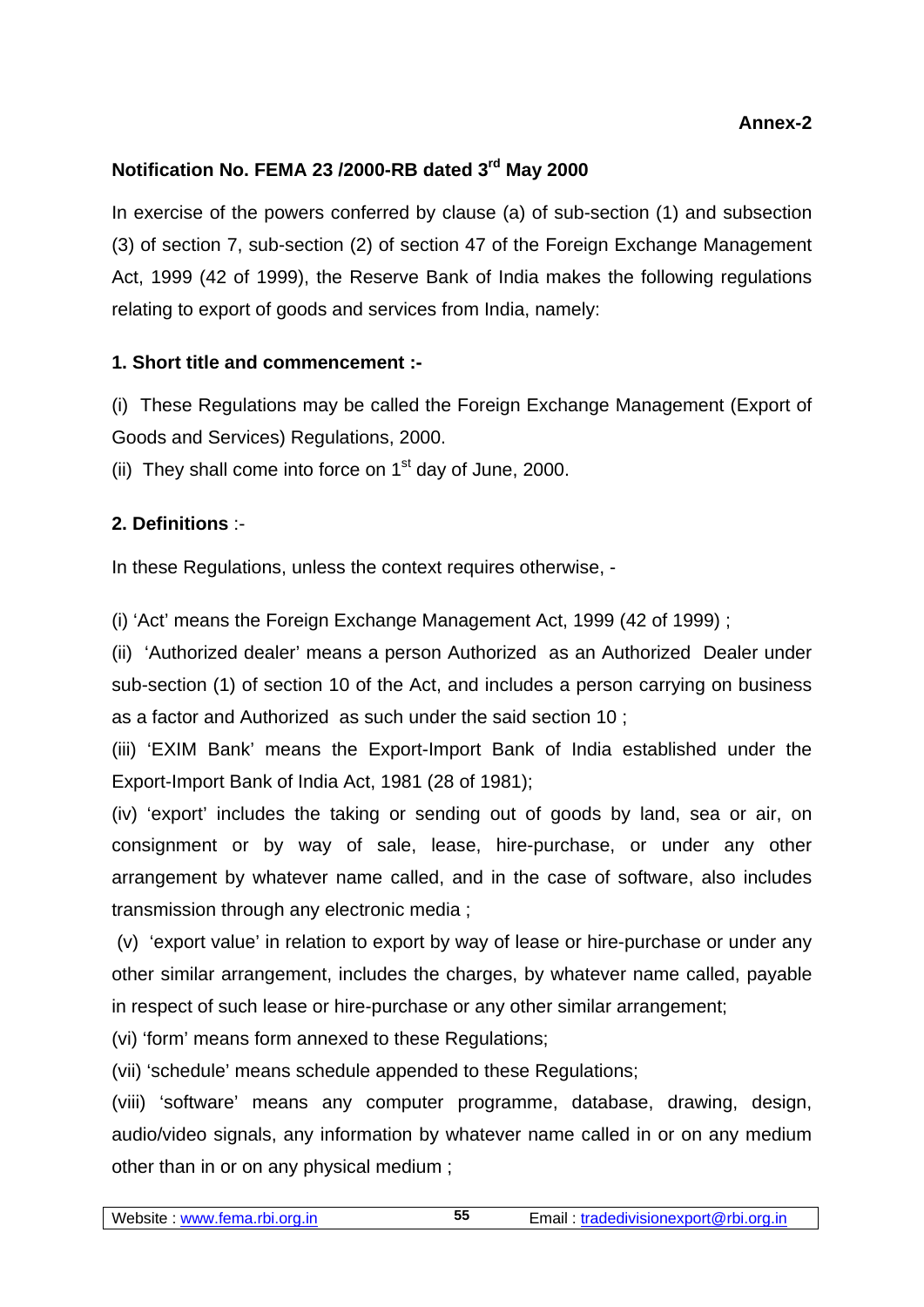(ix) 'specified authority' means the person or the authority to whom the declaration as specified in Regulation 3 is to be furnished;

 (x) 'Working Group' means the Group constituted by the Reserve Bank for the purpose of considering proposals of export of goods and services on deferred payment terms or in execution of a turnkey project or a civil construction contract;

 (xi) the words and expressions used but not defined in these Regulations shall have the same meanings respectively assigned to them in the Act.

# **3. Declaration as regards export of goods and services :-**

(1) Every exporter of goods or software in physical form or through any other form, either directly or indirectly, to any place outside India, other than Nepal and Bhutan, shall furnish to the specified authority, a declaration in one of the forms set out in the Schedule and supported by such evidence as may be specified, containing true and correct material particulars including the amount representing-

(i) the full export value of the goods or software; or

 (ii) if the full export value is not ascertainable at the time of export, the value which the exporter, having regard to the prevailing market conditions expects to receive on the sale of the goods or the software in overseas market, and affirms in the said declaration that the full export value of goods (whether ascertainable at the time of export or not) or the software has been or will within the specified period be, paid in the specified manner.

(2) Declarations shall be executed in sets of such number as specified.

 (3) For the removal of doubt, it is clarified that, in respect of export of services to which none of the Forms specified in these Regulations apply, the exporter may export such services without furnishing any declaration, but shall be liable to realise the amount of foreign exchange which becomes due or accrues on account of such export, and to repatriate the same to India in accordance with the provisions of the Act, and these Regulations, as also other rules and regulations made under the Act.

# **4. Exemptions :-**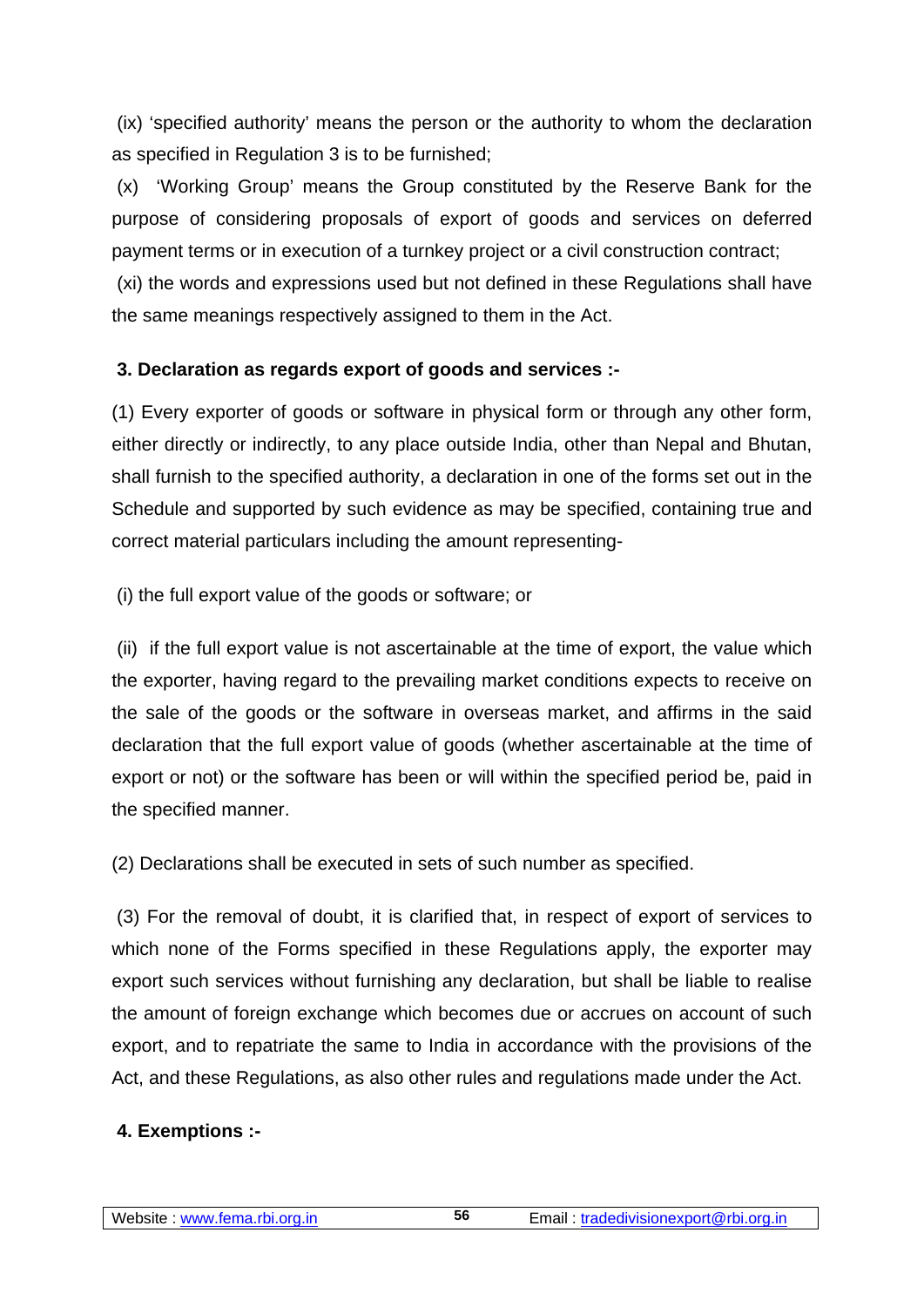Notwithstanding anything contained in Regulation 3, export of goods or services may be made without furnishing the declaration in the following cases, namely:

a) trade samples of goods and publicity material supplied free of payment;

b) personal effects of travellers, whether accompanied or unaccompanied;

 c) ship's stores, trans-shipment cargo and goods supplied under the orders of Central Government or of such officers as may be appointed by the Central Government in this behalf or of the military, naval or air force authorities in India for military, naval or air force requirements;

 d) goods or software accompanied by a declaration by the exporter that they are not more than twenty five thousand rupees in value;

 e) by way of gift of goods accompanied by a declaration by the exporter that they are not more than one lakhs rupees in value**;**

 f) aircrafts or aircraft engines and spare parts for overhauling and/or repairs abroad subject to their re-import into India after overhauling /repairs, within a period of six months from the date of their export;

g) goods imported free of cost on re-export basis;

 h) goods not exceeding USD 1000 or its equivalent in value per transaction exported to Myanmar under the Barter Trade Agreement between the Central Government and the Government of Myanmar;

 i) The following goods which are permitted by the Development Commissioner of the Export Processing Zones, *Electronic Hardware Technology Parks, Electronic Software Technology Parks* or Free Trade Zones to be re-exported, namely:

 1) imported goods found defective, for the purpose of their replacement by the foreign suppliers/collaborators;

2) goods imported from foreign suppliers/collaborators on loan basis;

 3) goods imported from foreign suppliers/collaborators free of cost, found surplus after production operations.

 (ia) *goods listed at items (1), (2) and (3) of clause (i) to be re-exported by units in Special Economic Zones, under intimation to the Development Commissioner of Special Economic Zones/concerned Assistant Commissioner or Deputy Commissioner of Customs;*

 j) replacement goods exported free of charge in accordance with the provisions of EXIM Policy in force, for the time being.

*k) goods sent outside India for testing subject to re-import into India;*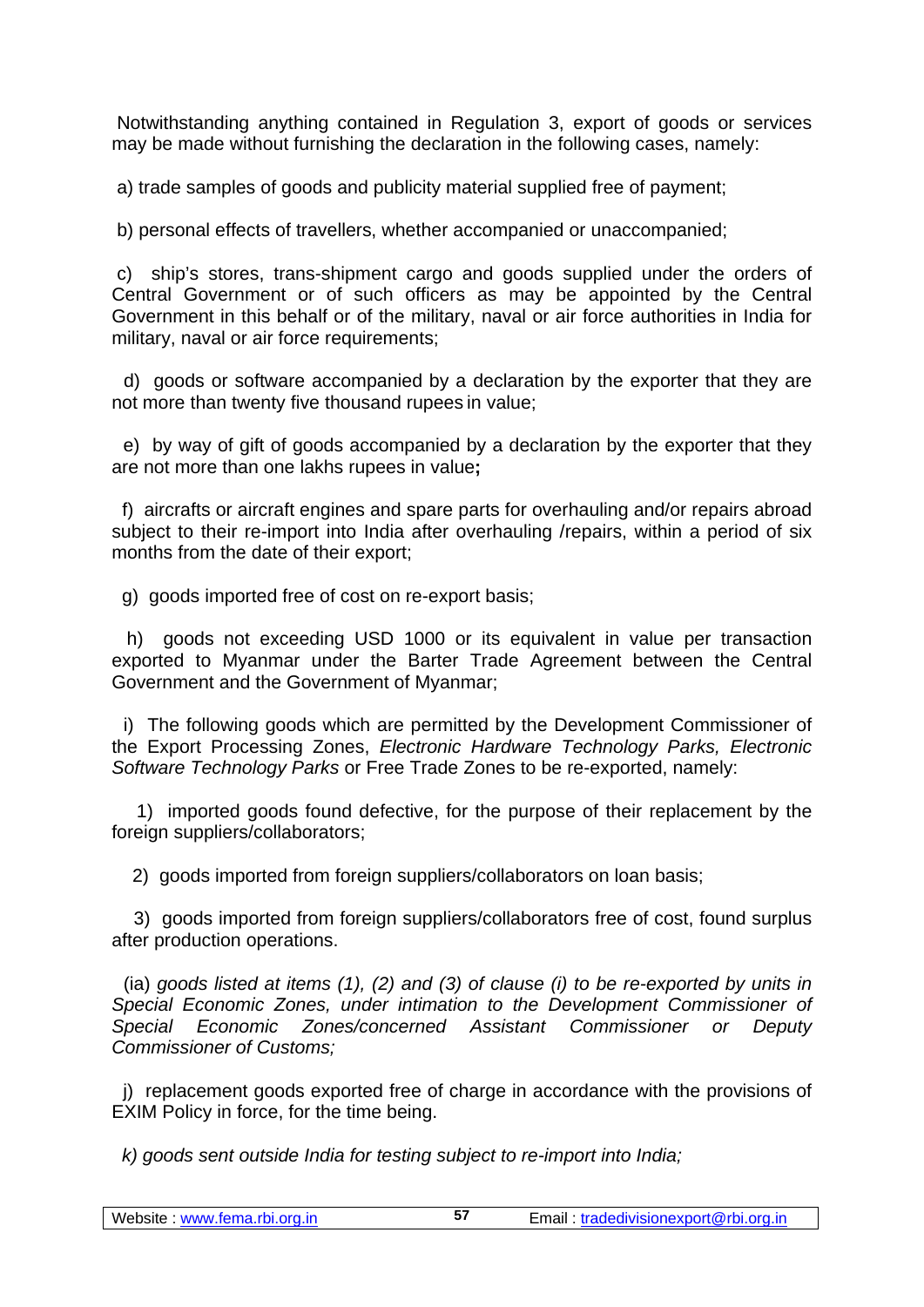*l) defective goods sent outside India for repair and re-import provided the goods are accompanied by a certificate from an Authorised Dealer in India that the export is for repair and re-import and that the export does not involve any transaction in foreign exchange;*

 m) exports permitted by the Reserve Bank, on application made to it, subject to the terms and conditions, if any, as stipulated in the permission.

## **5. Indication of importer-exporter code number :-**

 The importer-exporter code number allotted by the Director General of Foreign Trade under Section 7 of the Foreign Trade (Development & Regulation) Act, 1992 (22 of 1992) shall be indicated on all copies of the declaration forms submitted by the exporter to the specified authority and in all correspondence of the exporter with the Authorised Dealer or the Reserve Bank, as the case may be.

#### **6. Authority to whom declaration is to be furnished and the manner of dealing with the declaration**

# **A. Declaration in Form GR/SDF**

 (1) (i) The declaration in form GR /SDF shall be submitted in duplicate to the Commissioner of Customs.

 (ii) After duly verifying and authenticating the declaration form, the Commissioner of Customs shall forward the original declaration form/data to the nearest office of the Reserve Bank and hand over the duplicate form to the exporter for being submitted to the Authorised dealer.

# **B. Declaration in Form PP**

 (2) (i) The declaration in form PP shall be submitted in duplicate to the Authorised Dealer named in the form.

 (ii) The Authorised Dealer shall, after countersigning the declaration form, hand over the original form to the exporter who shall submit it to the postal authorities through which the goods are being dispatched. The postal authorities after dispatch of the goods shall forward the declaration form to the nearest office of the Reserve Bank.

# **C. Declaration in Form SOFTEX**

 (3) (i) The declaration in form SOFTEX in respect of export of computer software and audio/video/television software shall be submitted in triplicate to the designated official of Ministry of Information Technology, Government of India at the Software Technology Parks of India (STPIs) or at the Free Trade Zones (FTZs) or Export Processing Zones (EPZs) or Special Economic Zones (SEZs) in India.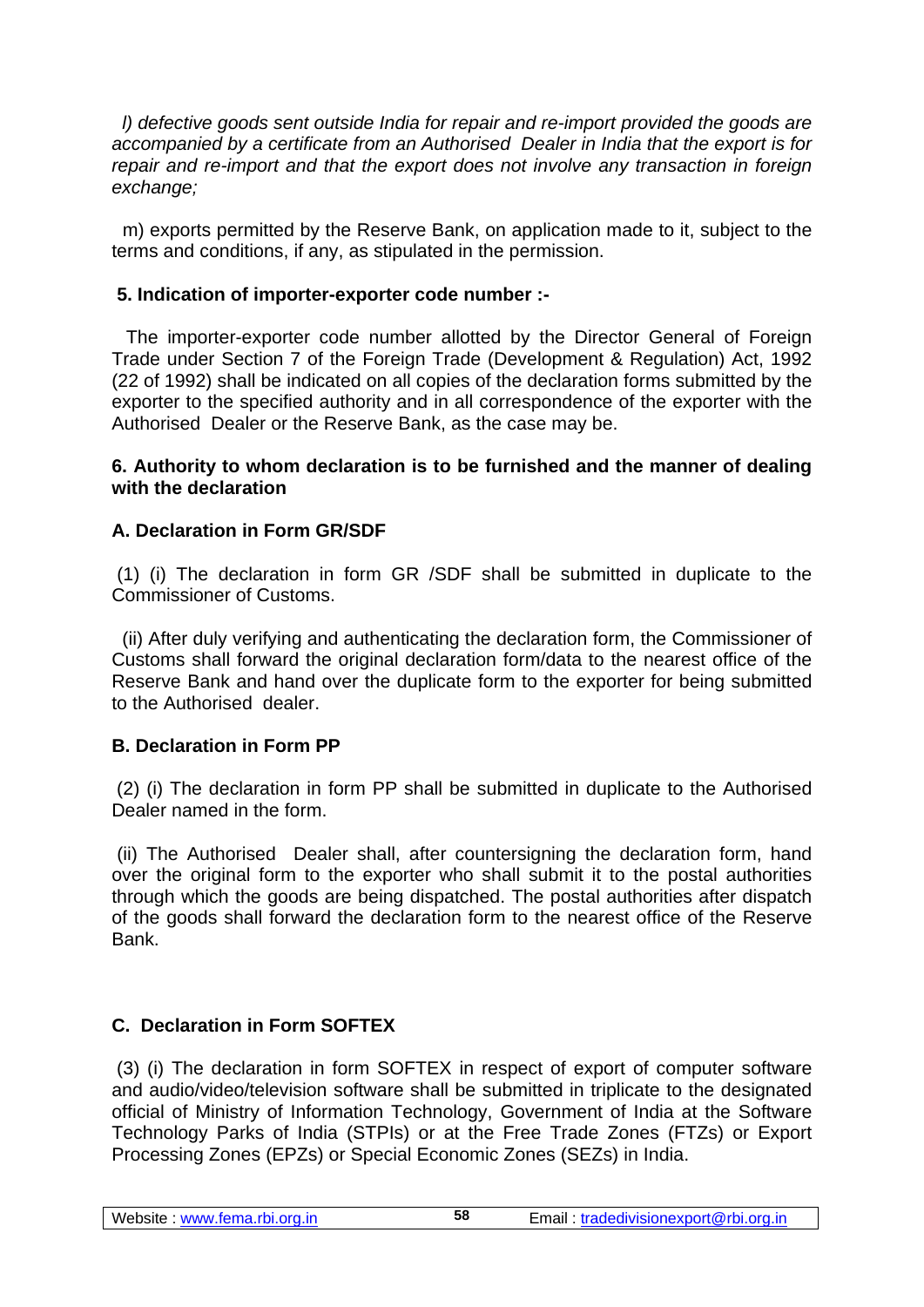(ii) After certifying all three copies of the SOFTEX form, the said designated official shall forward the original directly to the nearest office of the Reserve Bank and return the duplicate to the exporter. The triplicate shall be retained by the designated official for record.

## **D. Duplicate Declaration Forms to be retained with Authorised Dealers**

 **On the realization of the export proceeds, the duplicate copies of export declaration forms viz. GR, PP and Softex and Exchange Control Copies of the shipping bills together with related Statutory Declaration Forms shall be retained by the Authorised Deale**r.

#### **7. Evidence in support of declaration :-**

 The Commissioner of Customs or the postal authority or the official of Ministry of Information Technology to whom the declaration form is submitted, may, in order to satisfy themselves of due compliance with Section 7 of the Act and these regulations, require such evidence in support of the declaration as may establish that -

a) the exporter is a person resident in India and has a place of business in India;

 b) the destination stated on the declaration is the final place of the destination of the goods exported;

c) the value stated in the declaration represents -

1) the full export value of the goods or software; or

 2) where the full export value of the goods or software is not ascertainable at the time of export, the value which the exporter, having regard to the prevailing market conditions expects to receive on the sale of the goods in the overseas market.

#### **Explanation** :

 For the purpose of this regulation, 'final place of destination' means a place in a country in which the goods are ultimately imported and cleared through Customs of that country.

# **8. Manner of payment of export value of goods :-**

 Unless otherwise Authorised by the Reserve Bank, the amount representing the full export value of the goods exported shall be paid through an Authorised Dealer in the manner specified in the Foreign Exchange Management (Manner of Receipt and Payment) Regulations, 2000.

# **Explanation** :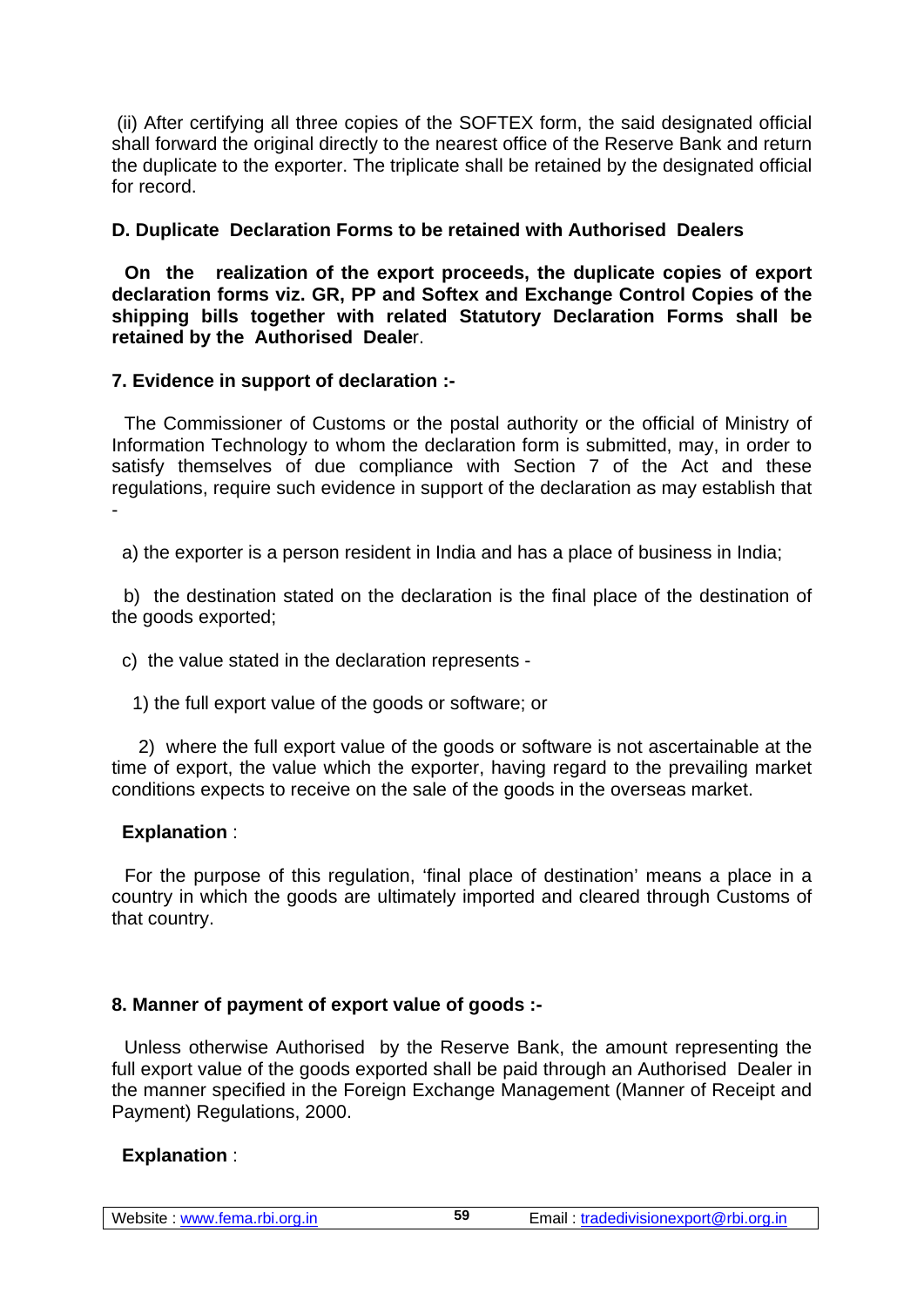For the purpose of this regulation, re-import into India, within the period specified for realization of the export value, of the exported goods in respect of which a declaration was made under Regulation 3, shall be deemed to be realization of full export value of such goods.

#### **9. Period within which export value of goods/software to be realised :-**

(1) The amount representing the full export value of goods or software exported shall be realised and repatriated to India **within** twelve months from the date of export :

#### **Provided that where the goods or software are exported by the units in Special Economic Zones, the stipulation of the period of realization and repatriation to**  India of full export value of goods or software shall not apply<sup>3</sup>.

 Provided that where the goods are exported to a warehouse established outside India with the permission of the Reserve Bank, the amount representing the full export value of goods exported shall be paid to the Authorised Dealer as soon as it is realised and in any case within fifteen months from the date of shipment of goods;

 Provided further that the Reserve Bank, or subject to the directions issued by that Bank in this behalf, the Authorised Dealer may, for a sufficient and reasonable cause shown, extend the said period of twelve months or fifteen months, as the case may be.

*(2) (a) Where the export of goods or software has been made by a Status Holder Exporter, as defined in the EXIM Policy in force , then notwithstanding anything contained in sub-regulation (1), the amount representing the full export value of goods or software shall be realised and repatriated to India within twelve months from the date of export;*

*Provided that the Reserve Bank may for a sufficient and reasonable cause shown, extend the said period of twelve months*

*(b)* The Reserve Bank may for reasonable and sufficient cause direct that **the said** *exporters shall cease to be governed by sub-regulation (2):*

*Provided that no such direction shall be given unless the unit has been given a reasonable opportunity to make a representation in the matter;* 

 *I On such direction, the said exporters shall be governed by the provisions of sub-regulation (1), until directed otherwise by the Reserve Bank.*

#### **Explanation :**

 For the purpose of this regulation, the "date of export" in relation to the export of software in other than physical form, shall be deemed to be the date of invoice covering such export.

#### **10. Export on Elongated Credit Terms :-**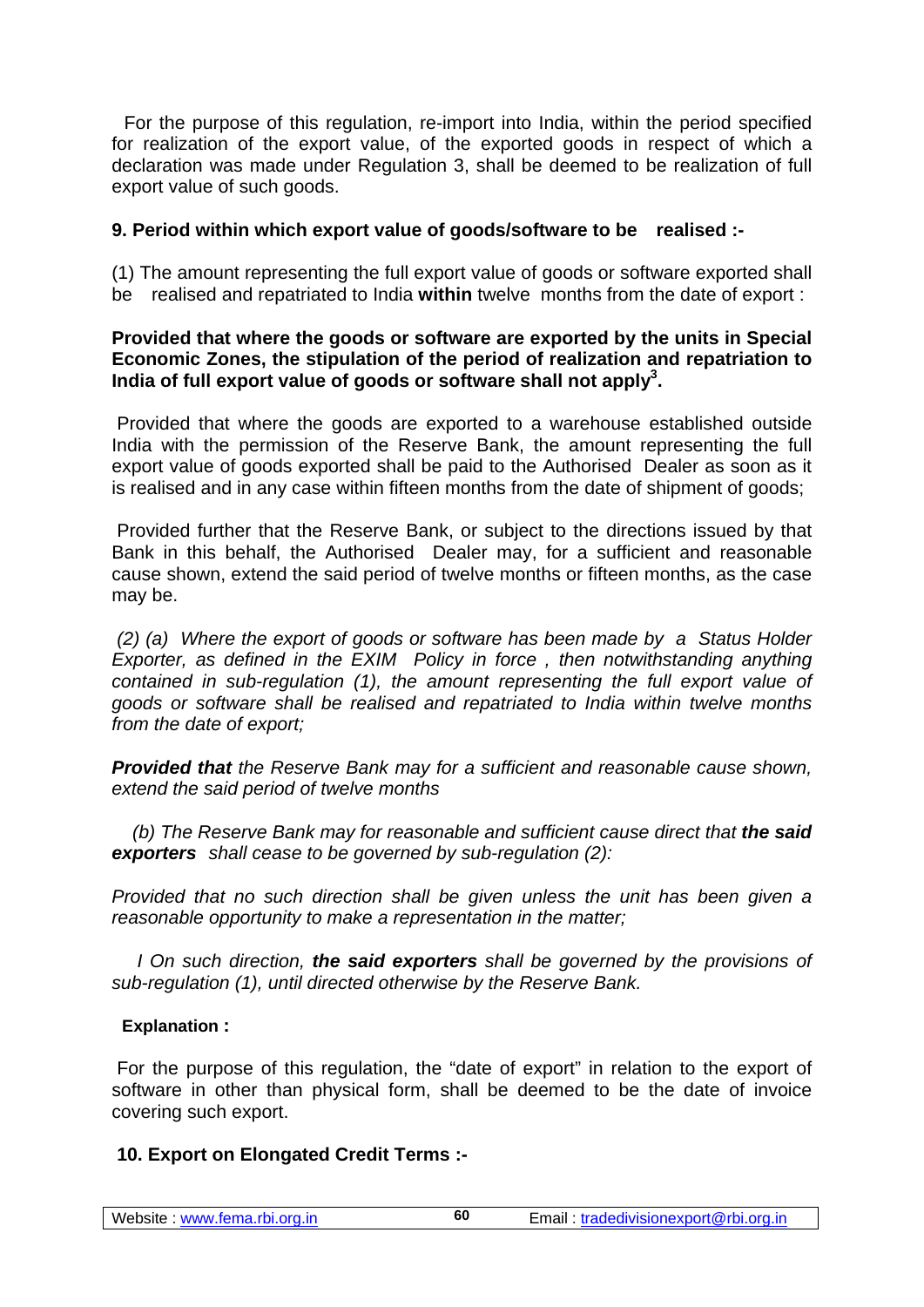No person shall enter into any contract to export goods on the terms which provide for a period longer than twelve months for payment of the value of the goods to be exported :

Provided that the Reserve Bank may, for reasonable and sufficient cause shown, grant approval to enter into a contract on such terms.

#### **11. Submission of export documents :-**

 The documents pertaining to export shall, within 21 days from the date of export as, as the case may be, from the date of certification of SOFTEX form, be submitted to the Authorised Dealer mentioned in the relevant declaration form:

 Provided that, subject to the directions issued by the Reserve Bank from time to time, the Authorised Dealer may accept the documents pertaining to export submitted after the expiry of the specified period of 21 days, for reasons beyond the control of the exporter.

#### **12. Transfer of documents :-**

 Without prejudice to Regulation 3, an Authorised Dealer may accept, for negotiation or collection, shipping documents including invoice and bill of exchange covering exports, from his constituent (not being a person who has signed the declaration in terms of Regulation 3) :

 Provided that before accepting such documents for negotiation or collection, the Authorised Dealer shall -

 a) Where the value declared in the declaration does not differ from the value shown in the documents being negotiated or sent for collection, or

 b) Where the value declared in the declaration is less than the value shown in the documents being negotiated or sent for collection, require the constituent concerned also to sign such declaration and thereupon such constituent shall be bound to comply with such requisition and such constituent signing the declaration shall be considered to be the exporter for the purposes of these Regulations to the extent of the full value shown in the documents being negotiated or sent for collection and shall be governed by these Regulations accordingly.

#### **13. Payment for the Export :-**

 In respect of export of any goods or software for which a declaration is required to be furnished under Regulation 3, no person shall except with the permission of the Reserve Bank or, subject to the directions of the Reserve Bank, permission of an Authorised dealer, do or refrain from doing anything or take or refrain from taking any action which has the effect of securing -

 (i) That the payment for the goods or software is made otherwise than in the specified manner; or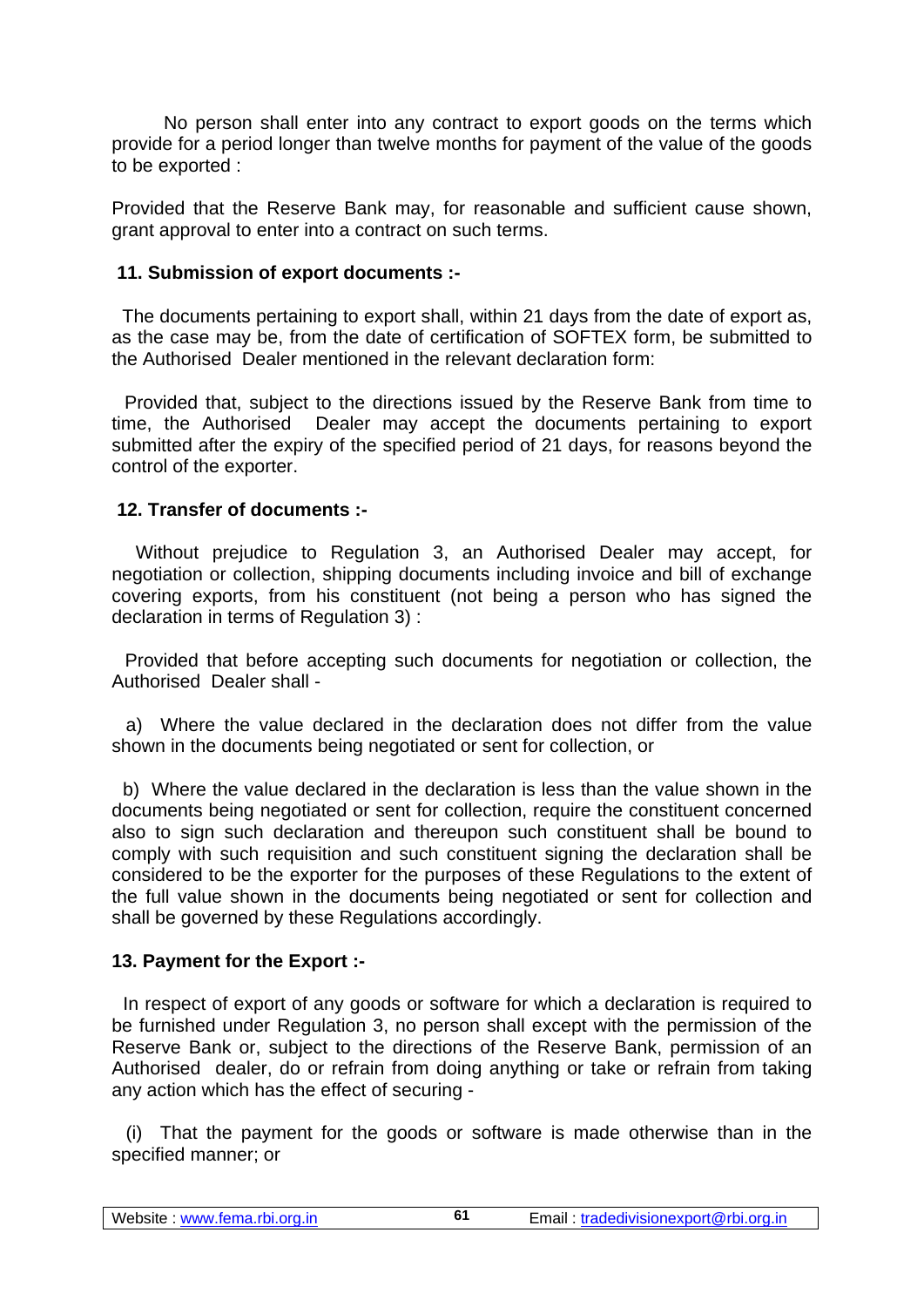(ii) That the payment is delayed beyond the period specified under these Regulations; or

 (iii) That the proceeds of sale of the goods or software exported do not represent the full export value of the goods or software subject to such deductions, if any, as may be allowed by the Reserve Bank or, subject to the directions of the Reserve Bank, by an Authorised dealer;

 Provided that no proceedings in respect of contravention of these provisions shall be instituted unless the specified period has expired and payment for the goods or software representing the full export value, or the value after deductions allowed under clause (iii), has not been made in the specified manner within the specified period.

## **14. Certain Exports requiring prior approval :-**

#### **A. Export of goods on lease, hire, etc.**

 No person shall, except with the prior permission of the Reserve Bank, take or send out by land, sea or air any goods from India to any place outside India on lease or hire or under any arrangement or in any other manner other than sale or disposal of such goods.

## **B. Exports under trade agreement/rupee credit etc.**

 (i) Export of goods under special arrangement between the Central Government and Government of a foreign state, or under rupee credits extended by the Central Government to Govt. of a foreign state shall be governed by the terms and conditions set out in the relative public notices issued by the Trade Control Authority in India and the instructions issued from time to time by the Reserve Bank.

 (ii) An export under the line of credit extended to a bank or a financial institution operating in a foreign state by the EXIM Bank for financing exports from India, shall be governed by the terms and conditions advised by the Reserve Bank to the Authorised Dealers from time to time.

# **C. Counter Trade**

 Any arrangement involving adjustment of value of goods imported into India against value of goods exported from India, shall require prior approval of the Reserve Bank.

# **15. Delay in Receipt of Payment :-**

 Where in relation to goods or software export of which is required to be declared on the specified form, the specified period has expired and the payment therefor has not been made as aforesaid, the Reserve Bank may give to any person who has sold the goods or software or who is entitled to sell the goods or software or procure the sale thereof, such directions as appear to it to be expedient, for the purpose of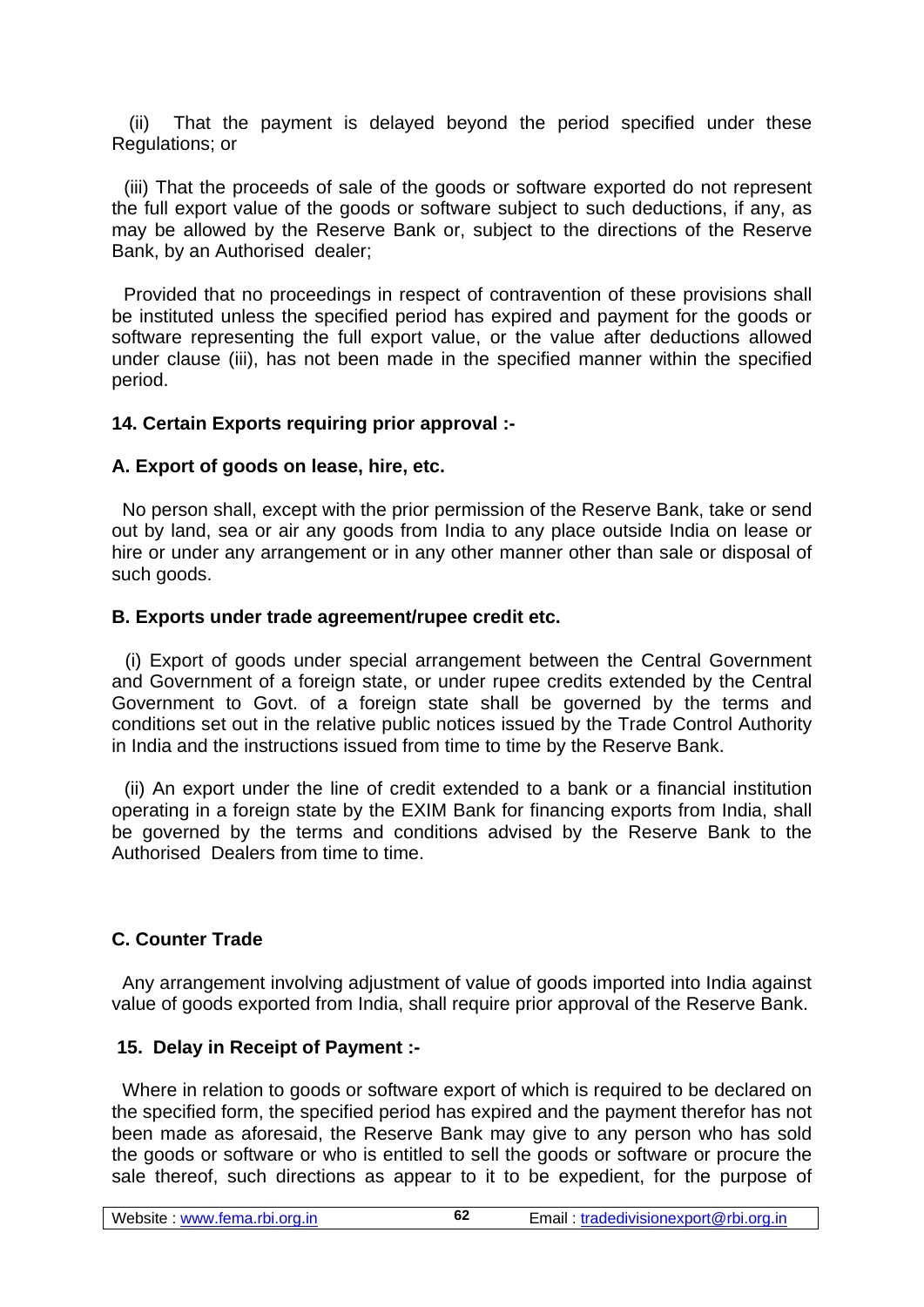securing, (a) the payment therefore if the goods or software has been sold and (b) the sale of goods and payment thereof, if goods or software has not been sold or reimport thereof into India as the circumstances permit, within such period as the Reserve Bank may specify in this behalf ;

 Provided that omission of the Reserve Bank to give directions shall not have the effect of absolving the person committing the contravention from the consequences thereof.

#### **16. Advance payment against exports :-**

 (1) Where an exporter receives advance payment (with or without interest), from a buyer outside India, the exporter shall be under an obligation to ensure that -

 i) The shipment of goods is made within one year from the date of receipt of advance payment;

 ii) The rate of interest, if any, payable on the advance payment does not exceed London Inter-Bank Offered Rate (LIBOR) + 100 basis points, and

 iii) The documents covering the shipment are routed through the Authorised Dealer through whom the advance payment is received;

 Provided that in the event of the exporter's inability to make the shipment, partly or fully, within one year from the date of receipt of advance payment, no remittance towards refund of unutilised portion of advance payment or towards payment of interest, shall be made after the expiry of the said period of one year, without the prior approval of the Reserve Bank.

 (2) Notwithstanding anything contained in clause (i) of sub-regulation (1), where the export agreement provides for shipment of goods extending beyond the period of one year from the date of receipt of advance payment, the exporter shall require the prior approval of the Reserve Bank.

#### **17. Issue of directions by Reserve Bank in certain cases :-**

 (1) Without prejudice to the provisions of Regulation 3 in relation to the export of goods or software which is required to be declared, the Reserve Bank may, for the purpose of ensuring that the full export value of the goods or, as the case may be, the value which the exporter having regard to the prevailing market conditions expects to receive on the sale of goods or software in the overseas market, is received in proper time and without delay, by general or special order, direct from time to time that in respect of export of goods or software to any destination or any class of export transactions or any class of goods or software or class of exporters, the exporter shall, prior to the export, comply with the conditions as may be specified in the order, namely ;

 a) that the payment of the goods or software is covered by an irrevocable letter of credit or by such other arrangement or document as may be indicated in the order ;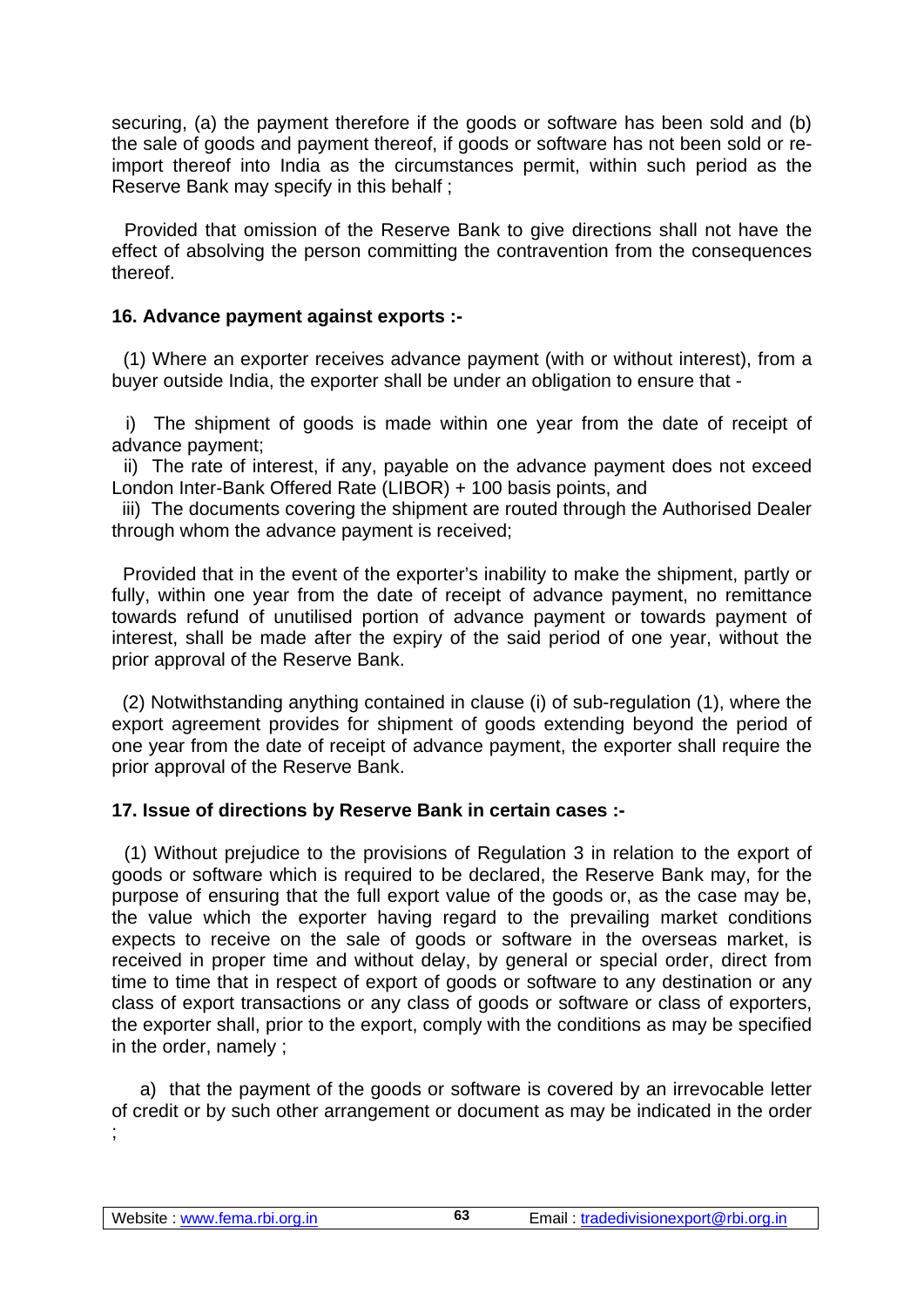b) **that any declaration to be furnished to the specified authority shall be submitted to the Authorised Dealer for its prior approval, which may, having regard to the circumstances, be given or withheld or may be given subject to such conditions as may be specified by the Reserve Bank by the directions issued from time to time**.

 c) that a copy of the declaration to be furnished to the specified authority shall be submitted to such authority or organisation as may be indicated in the order for certifying that the value of goods or software specified in the declaration represents the proper value thereof.

 (2) **No direction under sub-regulation (1) shall be given by the Reserve Bank and no approval under clause (b) of that sub-regulation shall be withheld by the Authorised Dealer unless the exporter has been given a reasonable opportunity to make a representation in the matter.** 

#### **18. Project exports**

 Where an export of goods or services is proposed to be made on deferred payment terms or in execution of a turnkey project or a civil construction contract, the exporter shall, before entering into any such export arrangement, submit the proposal for prior approval of the approving authority, which shall consider the proposal in accordance with the quidelines issued by the Reserve Bank from time to time.

#### **Explanation:**

For the purpose of this Regulation, 'approving authority' means the Working Group or the EXIM Bank or the Authorised Dealer.

**(P.R. GOPALA RAO)** Executive Director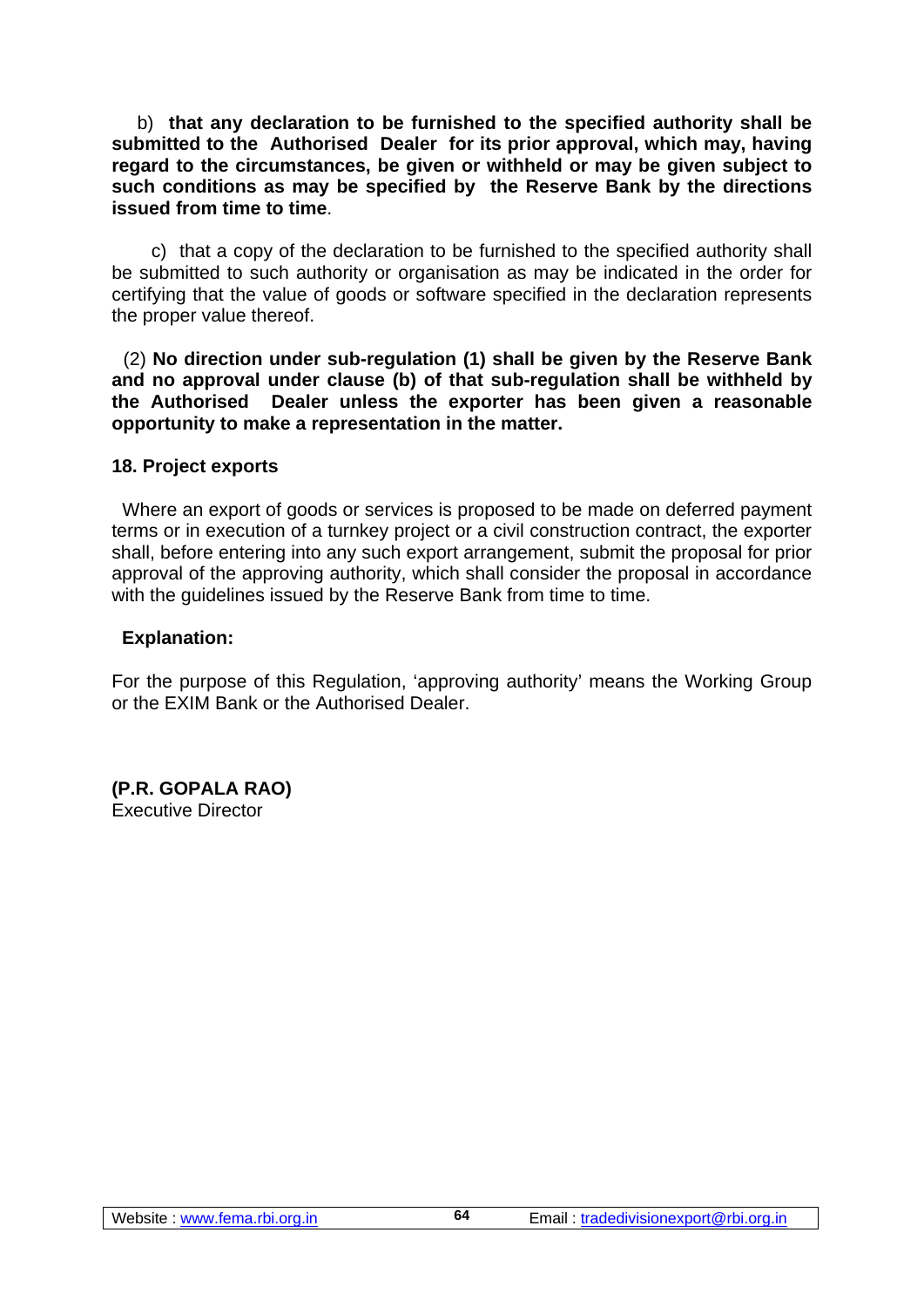# **Schedule ( Refer to Regulation 3)**

- Form **GR:** To be completed in duplicate for export otherwise than by Post including export of software in physical form i.e. magnetic tapes/discs and paper media.
- Form **SDF:** To be completed in duplicate and appended to the shipping bill, for exports declared to Customs Offices notified by the Central Government which have introduced Electronic Data Interchange (EDI) system for processing shipping bills notified by the Central Government.
- Form **PP:** To be completed in duplicate for export by Post.
- Form **SOFTEX:** To be completed in triplicate for declaration of export of software otherwise than in physical form, i.e. magnetic tapes/discs, and paper media.

Amended vide Notification No. FEMA 36/2001-RB dated February 27, 2001 G.S.R..119(E)/March 21,2001

Amended vide Notification No. FEMA 57/2002-RB dated April 1,2002 G.S.R..473(E)/July 8,2002

Amended vide Notification No. FEMA 99/2003-RB dated August 27,2003 G.S.R..773(E)/September 29,2003

Amended vide Notification No. FEMA 107/2003-RB dated October 29, 2003 G.S.R..900(E)/December 22,2003

Amended vide Notification No FEMA 114/2004-RB dated March 13, 2004 G.S.R..279(E)/April 23,2004

Amended vide Notification No. FEMA 116/2004-RB dated March 25, 2004 G.S.R..352(E)/June 8,2004

Amended vide Notification No FEMA 176/2008-RB dated July 23,2008 G.S.R..576(E)/August 5,2008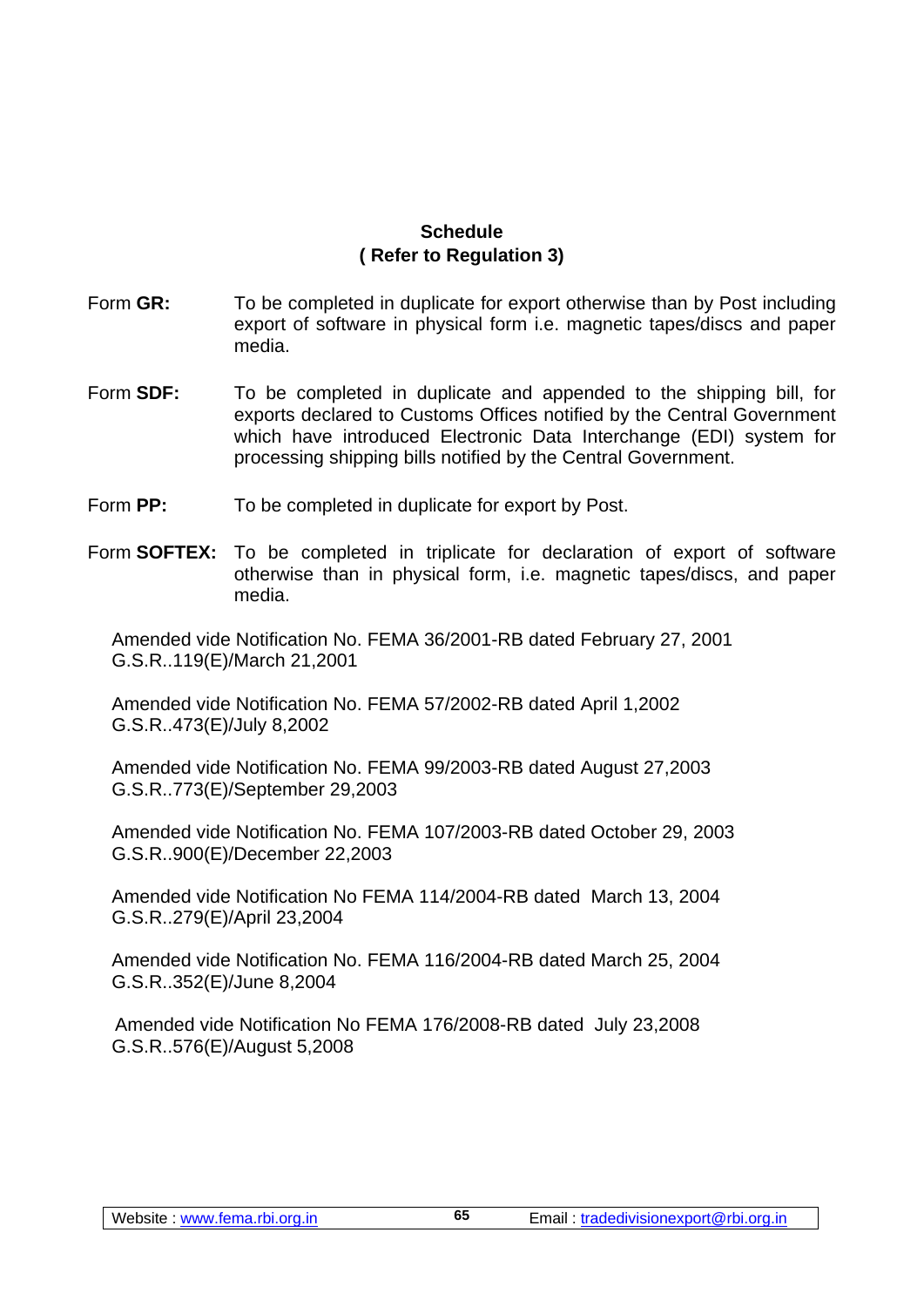# **EXCHANGE CONTROL DECLARATION (GR) FORM NO.**

## **ORIGINAL**

| <b>Exporter</b> | <b>Invoice</b><br><b>Date</b> | No. &        | SB No. & Date              |
|-----------------|-------------------------------|--------------|----------------------------|
|                 |                               |              |                            |
|                 | AR4/AR4A No. &<br><b>Date</b> |              |                            |
|                 | Q/Cert.<br><b>Date</b>        | No. &        | Importer-Exporter Code No. |
|                 |                               |              |                            |
| Consignee       | <b>Export</b><br>Control      | <b>Trade</b> |                            |
|                 |                               |              |                            |

|                              |                                            |                               |           | If export under:               |  |
|------------------------------|--------------------------------------------|-------------------------------|-----------|--------------------------------|--|
|                              |                                            |                               |           | <b>Deferred Credit</b>         |  |
|                              |                                            |                               |           | <b>Joint Venture</b>           |  |
|                              |                                            |                               |           | <b>Rupee Credit</b>            |  |
|                              |                                            |                               |           | <b>Others</b>                  |  |
|                              |                                            |                               |           | RBI's Approval/Cir. No. & Date |  |
| <b>Custom House</b><br>Agent | L/C. No.                                   |                               |           |                                |  |
|                              |                                            |                               |           |                                |  |
| <b>Pre-Carriage</b><br>by    | <b>Place</b><br><b>of</b><br>Receipt<br>by |                               |           | Type of shipment:              |  |
|                              | <b>Pre-Carrier</b>                         |                               |           | <b>Outright Sale</b>           |  |
|                              |                                            |                               |           | Consignment<br><b>Export</b>   |  |
| <b>Vessel/Flight</b><br>No.  | <b>Rotation No.</b>                        |                               |           | <b>Others (Specify)</b>        |  |
|                              |                                            |                               |           |                                |  |
|                              | Port<br>of<br>Loading                      | <b>Nature</b><br>contract CIF | <b>of</b> | / C&F<br>/FOB                  |  |
|                              |                                            | <b>Other</b><br>(Specify)     |           |                                |  |

|     | <b>Port of Discharge</b> |                     | Country<br><b>Destination</b> | Exchange Rate u/s 14 of CA<br><b>Currency of invoice</b> |                                           |  |  |  |  |
|-----|--------------------------|---------------------|-------------------------------|----------------------------------------------------------|-------------------------------------------|--|--|--|--|
| S.  |                          | Marks &   Container | No. & Kind of                 |                                                          | Statistical Code &   Quantity   Value FOB |  |  |  |  |
| No. | No.                      | Nos.                | Pkgs.                         |                                                          | Description of                            |  |  |  |  |

**66**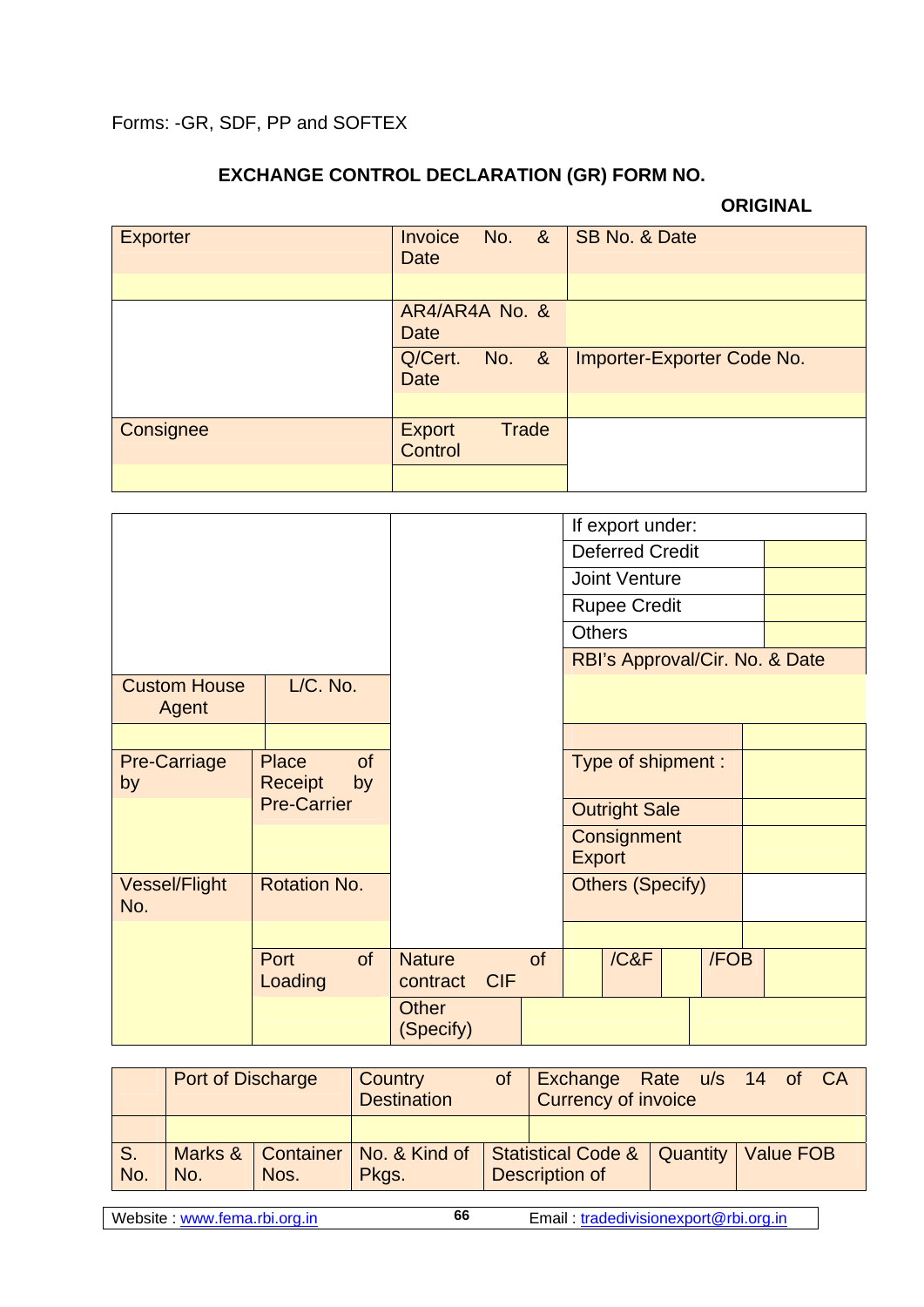|                   |  | Goods |  |
|-------------------|--|-------|--|
|                   |  |       |  |
| <b>Net Weight</b> |  |       |  |
| Gross<br>Weight   |  |       |  |

| Total FOB value (in |
|---------------------|
| words)              |

| <b>Analysis of Export</b><br>value | Curren<br><b>Cy</b> | Amount | Full<br>export value or where<br>not<br>ascertainable, the value which exporter<br>expects to receive on the sale of goods. |
|------------------------------------|---------------------|--------|-----------------------------------------------------------------------------------------------------------------------------|
| <b>FOB Value</b>                   |                     |        |                                                                                                                             |
| Freight                            |                     |        |                                                                                                                             |
| Insurance                          |                     |        | Curren                                                                                                                      |
|                                    |                     |        | cy                                                                                                                          |
| Commission                         |                     |        |                                                                                                                             |
| Rate                               |                     |        |                                                                                                                             |
| <b>Discount</b>                    |                     |        | Amoun                                                                                                                       |
|                                    |                     |        |                                                                                                                             |
| <b>Other Deductions</b>            |                     |        |                                                                                                                             |

# **EXCHANGE CONTROL DECLARATION (GR) FORM NO.**

| Is Export under L/C<br>arrangements?                        | Ye<br>S | <b>No</b> |                  |                              | For customs                  |  |
|-------------------------------------------------------------|---------|-----------|------------------|------------------------------|------------------------------|--|
| If yes, name of advising bank in India                      |         |           |                  |                              | Customs Assessable value Rs. |  |
|                                                             |         |           |                  |                              |                              |  |
|                                                             |         |           | (Rupees)         |                              |                              |  |
|                                                             |         |           |                  |                              |                              |  |
| Bank through which payment is to be received                |         |           |                  |                              |                              |  |
|                                                             |         |           |                  | <b>Export value Verified</b> |                              |  |
|                                                             |         |           |                  |                              | <b>Customs Appraiser</b>     |  |
|                                                             |         |           |                  |                              |                              |  |
| Whether payment is to be received through<br>the ACU Yes/No |         |           | Date<br>Shipment | 0f                           | <b>Customs Appraiser</b>     |  |
|                                                             |         |           |                  |                              |                              |  |
|                                                             |         |           |                  |                              |                              |  |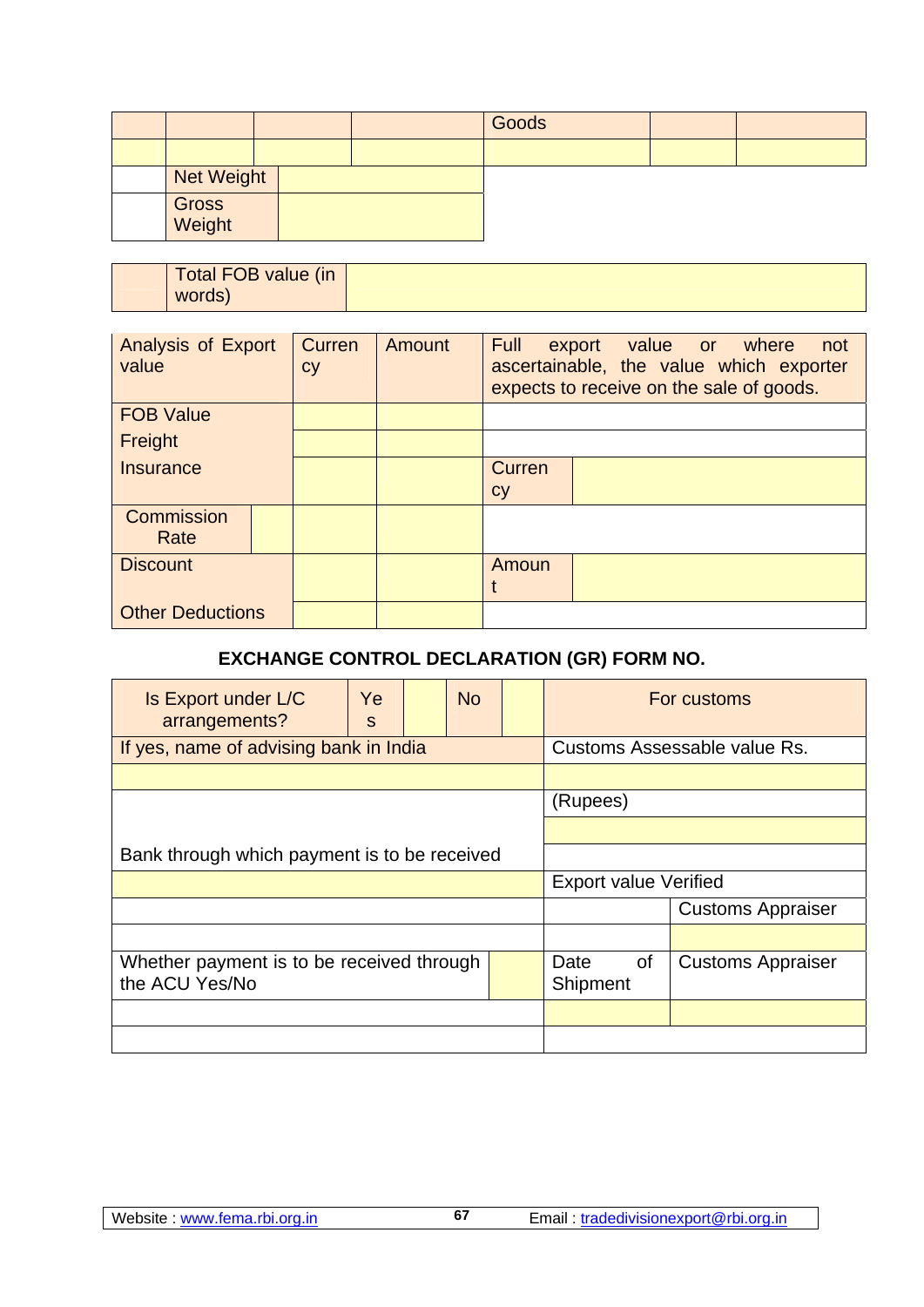Declaration under Foreign Exchange Management Act, 1999: I/We hereby declare that I/we am/are the Seller/Consignor of the goods in respect of which this declaration is made and that the particulars given above are true and that (*a*) \*the value as contracted with the buyer is the same as the full export value declared overleaf/ (*b*) \*the full export value of the goods is not ascertainable at the time of export and that the value declared is that which I/we, having regard to the prevailing market conditions, expect to receive on the sale of goods in the overseas market.

I/We undertake that I/we will deliver to the bank named herein the foreign exchange representing the full export value of the goods on or before  $@.$  In the manner specified in the Regulations under the Act, I/we further declare that I/we am/are resident in India and I/we have a place of business in India.

I/We\* am/are OR am/are not in Caution List of the Reserve Bank of India.

Date

(Signature of Exporter)

@ State appropriate date of delivery which must be within six months from the date of shipment, but for exports to warehouses established outside India with the permission of the Reserve Bank, the date of delivery must be within fifteen months.

\*Strike out whichever is not applicable

Space for use by Reserve Bank of India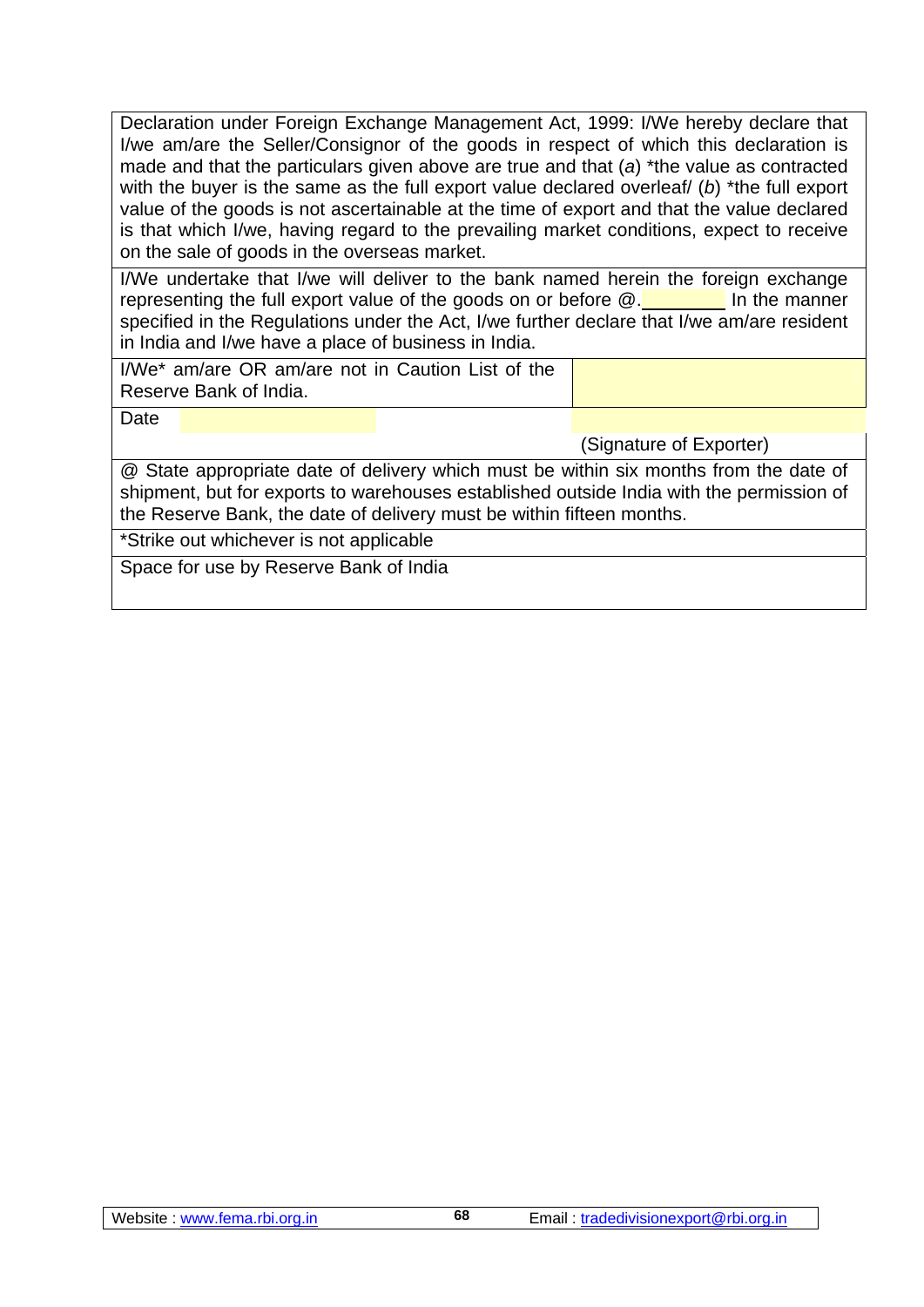# **EXCHANGE CONTROL DECLARATION (GR) FORM NO.**

|                 |                          |              |                            | <b>Duplicate</b> |
|-----------------|--------------------------|--------------|----------------------------|------------------|
| <b>Exporter</b> | Invoice<br><b>Date</b>   | No. &        | SB No. & Date              |                  |
|                 |                          |              |                            |                  |
|                 | AR4/AR4A No. &<br>Date   |              |                            |                  |
|                 | Q/Cert.<br><b>Date</b>   | No. &        | Importer-Exporter Code No. |                  |
|                 |                          |              |                            |                  |
| Consignee       | <b>Export</b><br>Control | <b>Trade</b> |                            |                  |
|                 |                          |              |                            |                  |

|                              |                                            |                                         |    | If export under:               |      |  |
|------------------------------|--------------------------------------------|-----------------------------------------|----|--------------------------------|------|--|
|                              |                                            |                                         |    | <b>Deferred Credit</b>         |      |  |
|                              |                                            |                                         |    | <b>Joint Venture</b>           |      |  |
|                              |                                            |                                         |    | <b>Rupee Credit</b>            |      |  |
|                              |                                            |                                         |    | <b>Others</b>                  |      |  |
|                              |                                            |                                         |    |                                |      |  |
|                              |                                            |                                         |    | RBI's Approval/Cir. No. & Date |      |  |
| <b>Custom House</b><br>Agent | L/C. No.                                   |                                         |    |                                |      |  |
|                              |                                            |                                         |    |                                |      |  |
| <b>Pre-Carriage</b><br>by    | <b>Place</b><br><b>of</b><br>Receipt<br>by |                                         |    | of<br><b>Type</b><br>shipment: |      |  |
|                              | <b>Pre-Carrier</b>                         |                                         |    | <b>Outright Sale</b>           |      |  |
|                              |                                            |                                         |    | Consignment<br><b>Export</b>   |      |  |
| <b>Vessel/Flight</b><br>No.  | <b>Rotation No.</b>                        |                                         |    | <b>Others</b><br>(Specify)     |      |  |
|                              |                                            |                                         |    |                                |      |  |
|                              | of<br>Port<br>Loading                      | <b>Nature</b><br><b>CIF</b><br>contract | of | / C&F                          | /FOB |  |
|                              |                                            | <b>Other</b><br>(Specify)               |    |                                |      |  |

| Port of Discharge |     | Country<br><b>Destination</b> | Exchange Rate u/s 14 of CA<br><b>Currency of invoice</b> |  |                                                             |  |  |  |  |  |
|-------------------|-----|-------------------------------|----------------------------------------------------------|--|-------------------------------------------------------------|--|--|--|--|--|
|                   |     |                               |                                                          |  |                                                             |  |  |  |  |  |
| S.<br>No.         | No. | Nos.                          | Marks & Container   No. & Kind of<br>Pkgs.               |  | Statistical Code &   Quantity   Value FOB<br>Description of |  |  |  |  |  |

**69**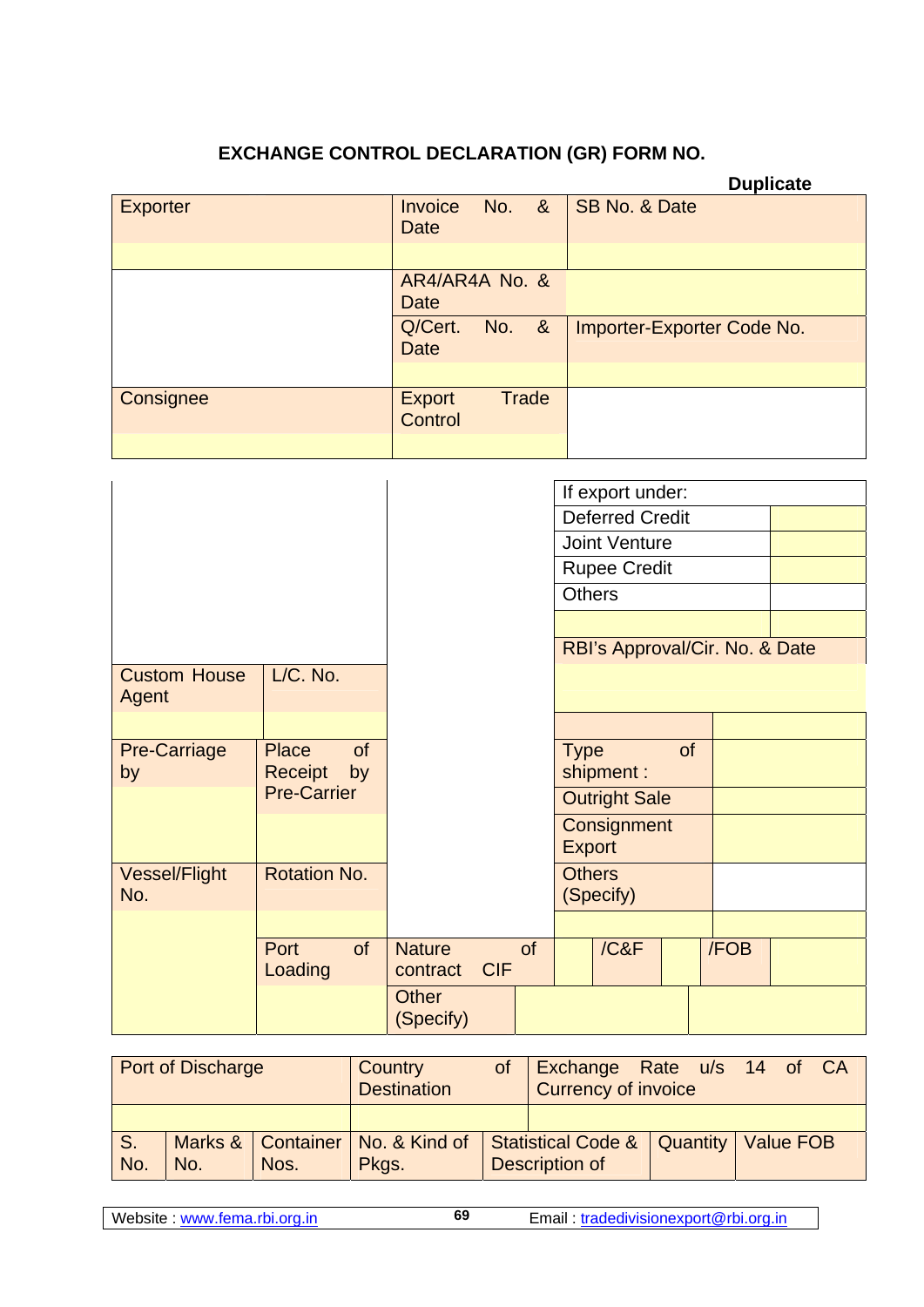|                   |  | Goods |  |
|-------------------|--|-------|--|
|                   |  |       |  |
| <b>Net Weight</b> |  |       |  |
| Gross<br>Weight   |  |       |  |

| Total FOB value (in |  |
|---------------------|--|
|                     |  |
|                     |  |
| words)              |  |
|                     |  |
|                     |  |

| Analysis of Export<br>value | Currency | Amount | <b>Full</b><br>export value or where<br>not<br>ascertainable, the value which exporter<br>expects to receive on the sale of<br>goods. |
|-----------------------------|----------|--------|---------------------------------------------------------------------------------------------------------------------------------------|
| <b>FOB Value</b>            |          |        |                                                                                                                                       |
| Freight                     |          |        |                                                                                                                                       |
| Insurance                   |          |        | <b>Currency</b>                                                                                                                       |
| Commission<br>Rate          |          |        |                                                                                                                                       |
| <b>Discount</b>             |          |        | Amount                                                                                                                                |
| <b>Other Deductions</b>     |          |        |                                                                                                                                       |

# **EXCHANGE CONTROL DECLARATION (GR) FORM NO.**

| Is Export under L/C<br>arrangements?                        | Ye<br>$\mathbf{s}$ |  | <b>No</b>                                          |  | For customs                  |                               |  |                              |
|-------------------------------------------------------------|--------------------|--|----------------------------------------------------|--|------------------------------|-------------------------------|--|------------------------------|
| If yes, name of advising bank in India                      |                    |  |                                                    |  |                              |                               |  | Customs Assessable value Rs. |
|                                                             |                    |  |                                                    |  |                              |                               |  |                              |
|                                                             |                    |  |                                                    |  | (Rupees)                     |                               |  |                              |
|                                                             |                    |  |                                                    |  |                              |                               |  |                              |
| Bank through which payment is to be received                |                    |  |                                                    |  |                              |                               |  |                              |
|                                                             |                    |  |                                                    |  | <b>Export value Verified</b> |                               |  |                              |
|                                                             |                    |  |                                                    |  |                              |                               |  | <b>Customs</b>               |
|                                                             |                    |  |                                                    |  |                              |                               |  | Appraiser                    |
|                                                             |                    |  |                                                    |  |                              | Cargo shipped in<br>full/part |  |                              |
|                                                             |                    |  |                                                    |  | Quantity                     |                               |  |                              |
|                                                             |                    |  |                                                    |  | Value                        |                               |  |                              |
|                                                             |                    |  |                                                    |  |                              |                               |  |                              |
| Whether payment is to be received through<br>the ACU Yes/No |                    |  | Date<br>0f<br><b>Customs Appraiser</b><br>Shipment |  |                              |                               |  |                              |
|                                                             |                    |  |                                                    |  |                              |                               |  |                              |
|                                                             |                    |  |                                                    |  |                              |                               |  |                              |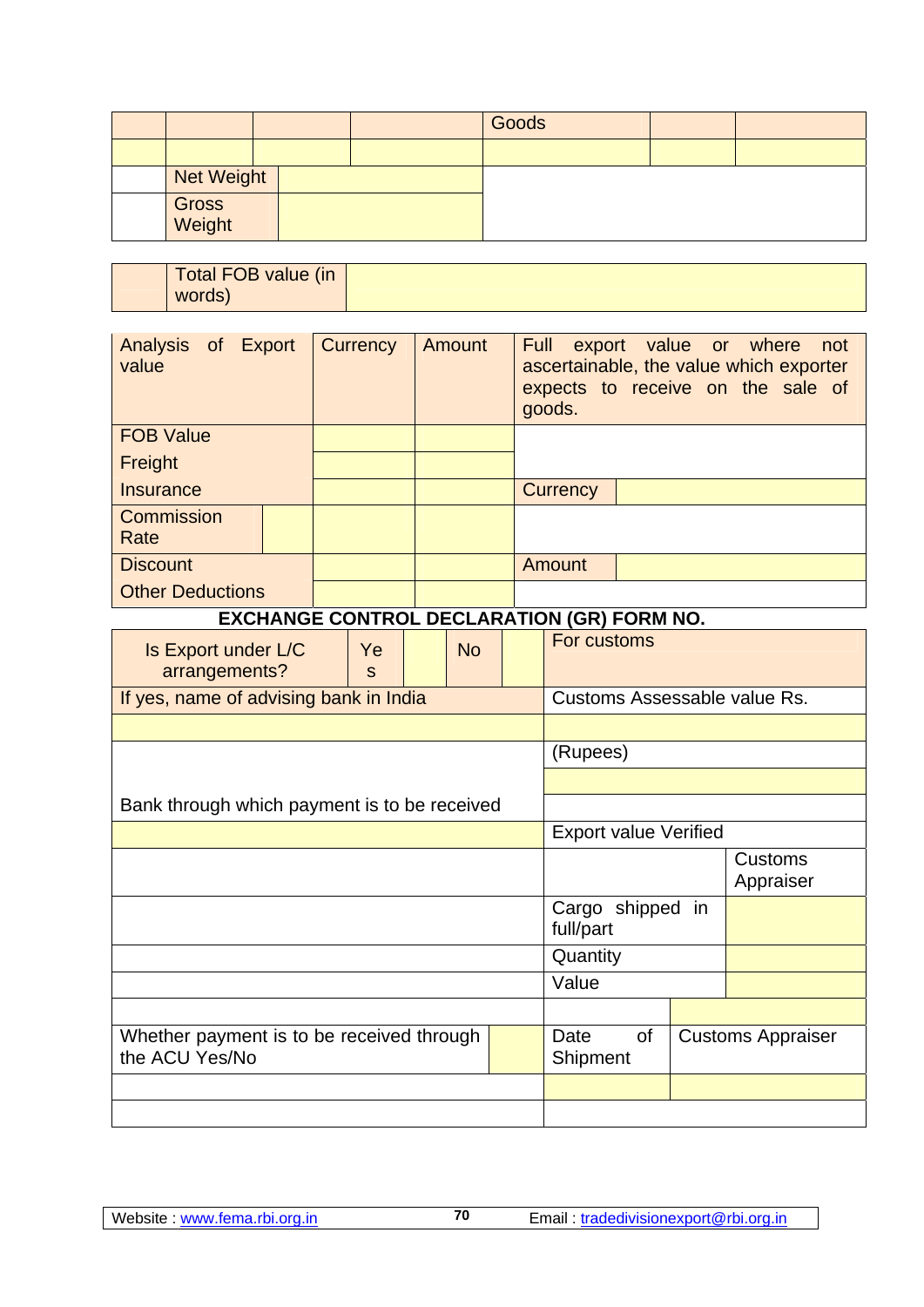Declaration under Foreign Exchange Management Act, 1999: I/We hereby declare that I/we am/are the Seller/Consignor of the goods in respect of which this declaration is made and that the particulars given above are true and that (*a*) \*the value as contracted with the buyer is the same as the full export value declared overleaf/ (*b*) \*the full export value of the goods is not ascertainable at the time of export and that the value declared is that which I/we, having regard to the prevailing market conditions, expect to receive on the sale of goods in the overseas market.

I/We undertake that I/we will deliver to the bank named herein the foreign exchange representing the full export value of the goods on or before  $@.$  In the manner specified in the Regulations under the Act, I/we further declare that I/we am/are resident in India and I/we have a place of business in India.

I/We\* am/are OR am/are not in Caution List of the Reserve Bank of India.

Date

(Signature of Exporter)

@ State appropriate date of delivery which must be within six months from the date of shipment, but for exports to warehouses established outside India with the permission of the Reserve Bank, the date of delivery must be within fifteen months.

\*Strike out whichever is not applicable

# **FOR AUTHORISED DEALER'S USE**

Uniform Code Number

| $*$ Indicate () in the box applicable |  |                         |             |  |  |  |  |
|---------------------------------------|--|-------------------------|-------------|--|--|--|--|
| $*(i)$<br>Date                        |  | (iii)<br>for<br>receipt | <b>Bill</b> |  |  |  |  |
| negotiation                           |  | collection,             | No          |  |  |  |  |

| Type of Bill* (i)<br>DA                                                                                                                                                 |  | (i)<br><b>DP</b> |                                     | <b>Others</b><br>(iii)<br>(Specify) |  |  |  |  |
|-------------------------------------------------------------------------------------------------------------------------------------------------------------------------|--|------------------|-------------------------------------|-------------------------------------|--|--|--|--|
| Type of shipment : *(i) Firm<br><b>Sale Contract</b>                                                                                                                    |  |                  | Consignment<br>(ii)<br><b>Basis</b> |                                     |  |  |  |  |
| (iii)<br><b>Others</b><br>(Specify)                                                                                                                                     |  |                  |                                     |                                     |  |  |  |  |
| The GR Form was included in the statement sent to the Reserve Bank with the R Return<br>for the fortnight ending<br>sent on                                             |  |                  |                                     |                                     |  |  |  |  |
| We certify and confirm that we have received the total amount of $\blacksquare$<br>(Currency)<br>(amount) as under being the proceeds of exports declared on this form. |  |                  |                                     |                                     |  |  |  |  |

| <b>Date</b> | Currency | <b>Credit to Nostro Account</b> |         | Debit to NR Rupee    | Period of R        |
|-------------|----------|---------------------------------|---------|----------------------|--------------------|
|             |          |                                 | Country | Account of a Bank in | <b>Return with</b> |
| receipt     |          |                                 |         | country              | which the          |

**71**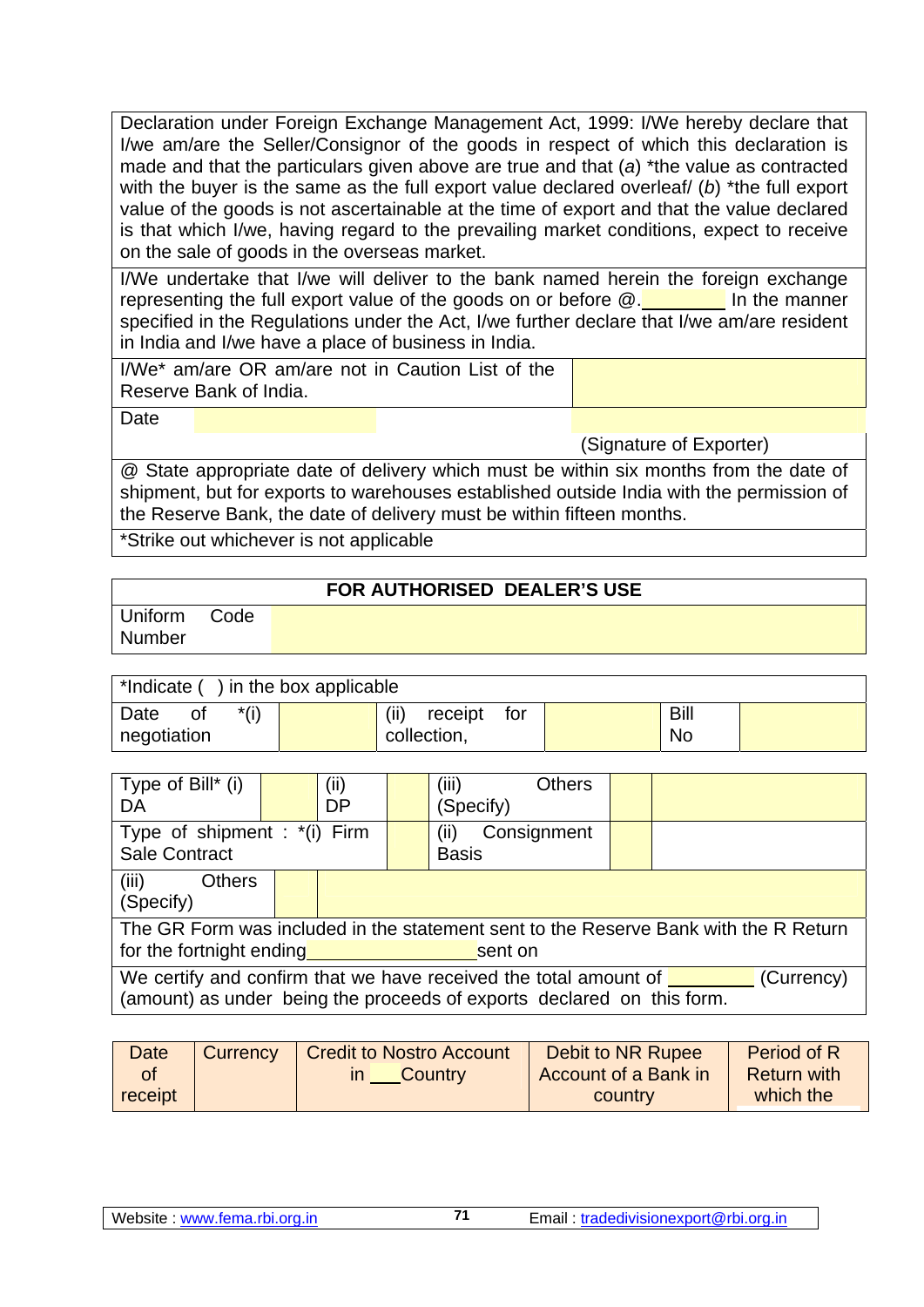|                   | In our<br>name | In the name<br>of* | <b>Held with</b><br><b>US</b> | <b>Held</b><br>with* | realization<br>has been<br>reported to<br><b>RBI</b> |
|-------------------|----------------|--------------------|-------------------------------|----------------------|------------------------------------------------------|
| $\left( 2\right)$ | (3)            | $\left( 4\right)$  | (5)                           | (6)                  |                                                      |
|                   |                |                    |                               |                      |                                                      |

\*(Write the name of the concerned Indian Authorised Dealer Branch)

Any other manner of receipt (Specify)

| dealer) | (Stamp & Signature of Authorised |  |
|---------|----------------------------------|--|
| Date:   |                                  |  |
| Address |                                  |  |

# **SPACE FOR USE BY RESERVE BANK OF INDIA**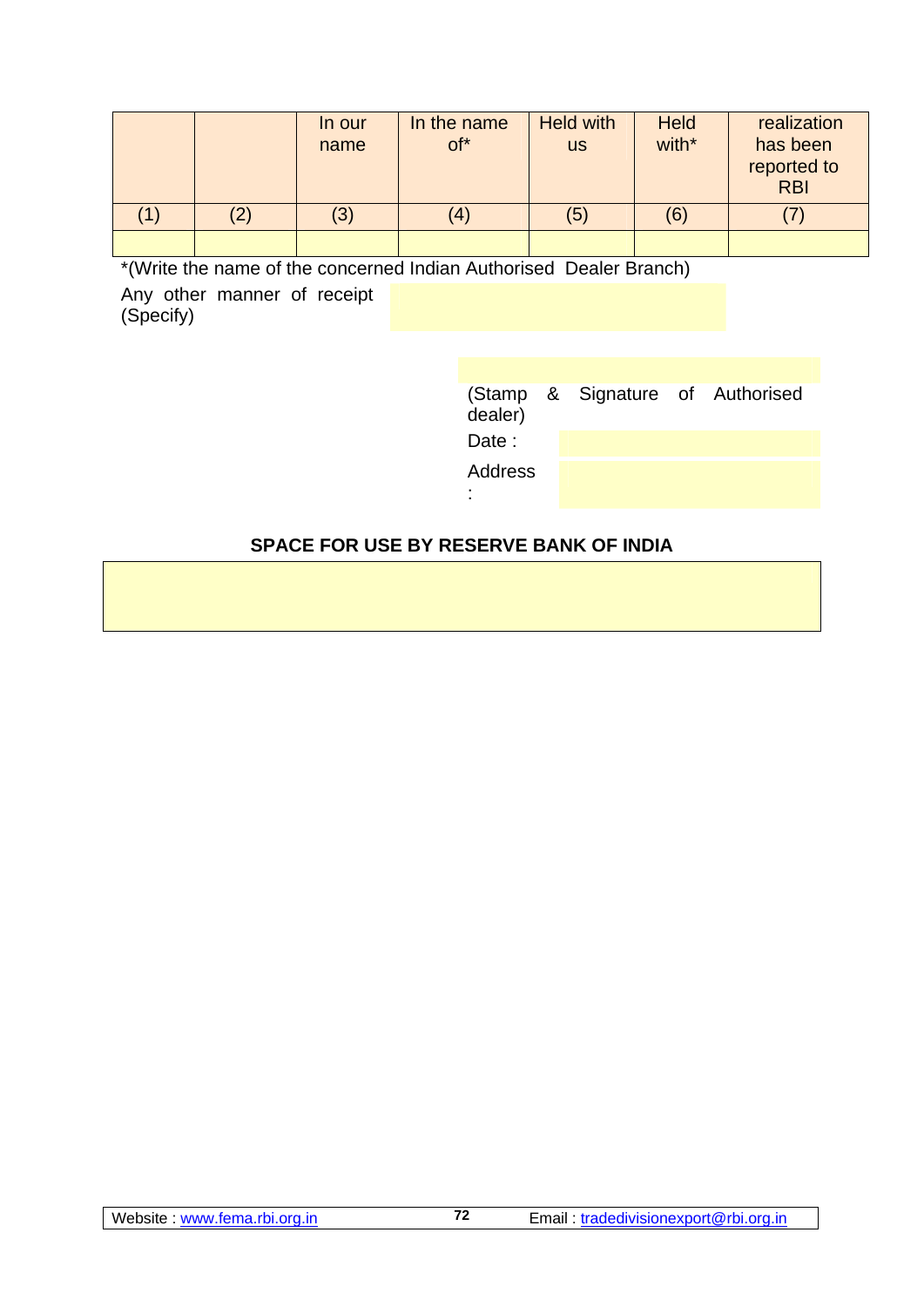## **SDF**

[*See* Regulation 3(1)] [**In duplicate**]

Date :

Shipping Bill No.

Declaration under Foreign Exchange Management, Act, 1999 :

I/We hereby declare that I/We am/are the \*Seller/Consignor of the goods in respect of which this declaration is made and that the particulars given in the Shipping Bill No. dated are true and that (*a*) \*the value as contracted with the buyer is the same as the full export value declared in the above shipping bill (*b*) \*the full export value of the goods is not ascertainable at the time of export and that the value declared is that which I/We, having regard to the prevailing market conditions, expect to receive on the sale of goods in the overseas market.

I/We undertake that I/We will deliver to the bank named herein **The foreign** exchange representing the full export value of the goods on or before @ in the manner specified in the Regulations made under the Foreign Exchange Management Act, 1999. I/We further declare that I/We am/are resident in India and I/We have a place of business in India.

I/We\* am/are OR am/are not in Caution List of the Reserve Bank of India.

Date: (Signature of Exporter)

@ State appropriate date of delivery which must be within six months from the date of shipment but for exports to warehouses established outside India with permission of the Reserve Bank, the date of delivery must be within fifteen months.

\*Strike out whichever is not applicable.



# **FOR AUTHORISED DEALER'S USE**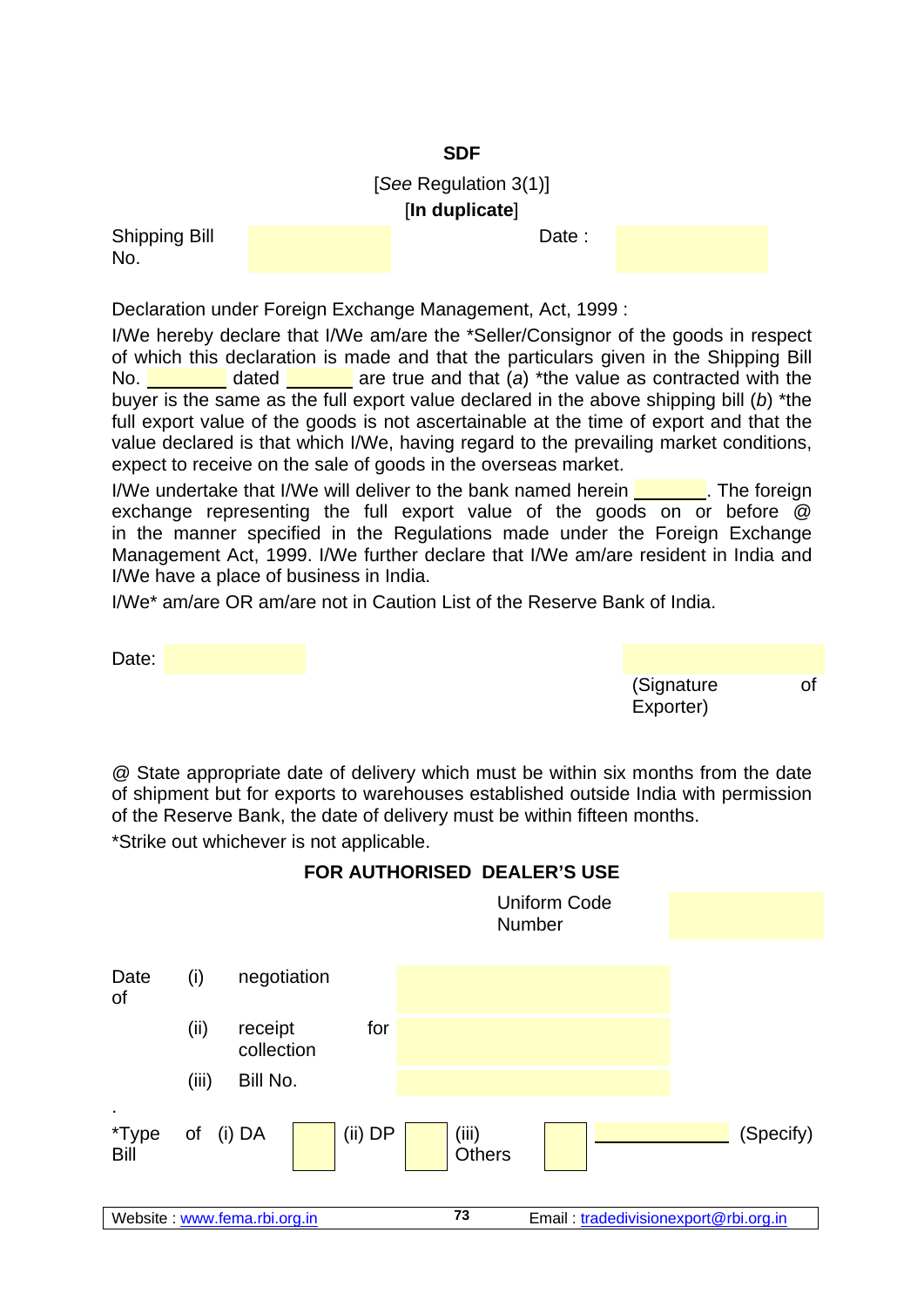| *Types of<br>shipment | (i) Firm Sale<br>Contract |           | (ii) Consignment<br><b>Basis</b> |  |
|-----------------------|---------------------------|-----------|----------------------------------|--|
|                       | (iii) Others              |           |                                  |  |
|                       |                           | (Specify) |                                  |  |
|                       |                           |           |                                  |  |

\*Indicate () in the box applicable

The SDF Form was included in the Statement sent to Reserve Bank with the R Return for the fortnight ending  $\frac{1}{\sqrt{1-\frac{1}{\sqrt{1-\frac{1}{\sqrt{1-\frac{1}{\sqrt{1-\frac{1}{\sqrt{1-\frac{1}{\sqrt{1-\frac{1}{\sqrt{1-\frac{1}{\sqrt{1-\frac{1}{\sqrt{1-\frac{1}{\sqrt{1-\frac{1}{\sqrt{1-\frac{1}{\sqrt{1-\frac{1}{\sqrt{1-\frac{1}{\sqrt{1-\frac{1}{\sqrt{1-\frac{1}{\sqrt{1-\frac{1}{\sqrt{1-\frac{1}{\sqrt{1-\frac{1}{\sqrt{1-\frac{1}{\sqrt{1-\frac{1}{\sqrt{$ 

We certify and confirm that we have received the total amount of  $\blacksquare$  (Currency amount) as under being the proceeds of exports declared on this form.

| <b>Date</b><br><b>of</b><br>receip | Curren<br>cy |                | <b>Credit to Nostro</b><br><b>Account</b><br>in <u></u> . Country | Debit to NR Rupee<br><b>Account of a Bank</b><br>in country |                       | Period of R<br><b>Return with</b><br>which the<br>realization has<br>been reported to<br><b>RBI</b> |
|------------------------------------|--------------|----------------|-------------------------------------------------------------------|-------------------------------------------------------------|-----------------------|-----------------------------------------------------------------------------------------------------|
|                                    |              | In our<br>name | In the<br>name of**                                               | <b>Held</b><br>with us                                      | <b>Held</b><br>with** |                                                                                                     |
| (1)                                | (2)          | (3)            | $\left( 4\right)$                                                 | (5)                                                         | (6)                   |                                                                                                     |
|                                    |              |                |                                                                   |                                                             |                       |                                                                                                     |

\*\*(Write the name of the concerned Indian Authorised Dealer Branch) Any other manner of receipt (Specify)

> (Stamp & Signature of Authorised dealer) Date:

 Address :

# **SPACE FOR USE BY RESERVE BANK OF INDIA**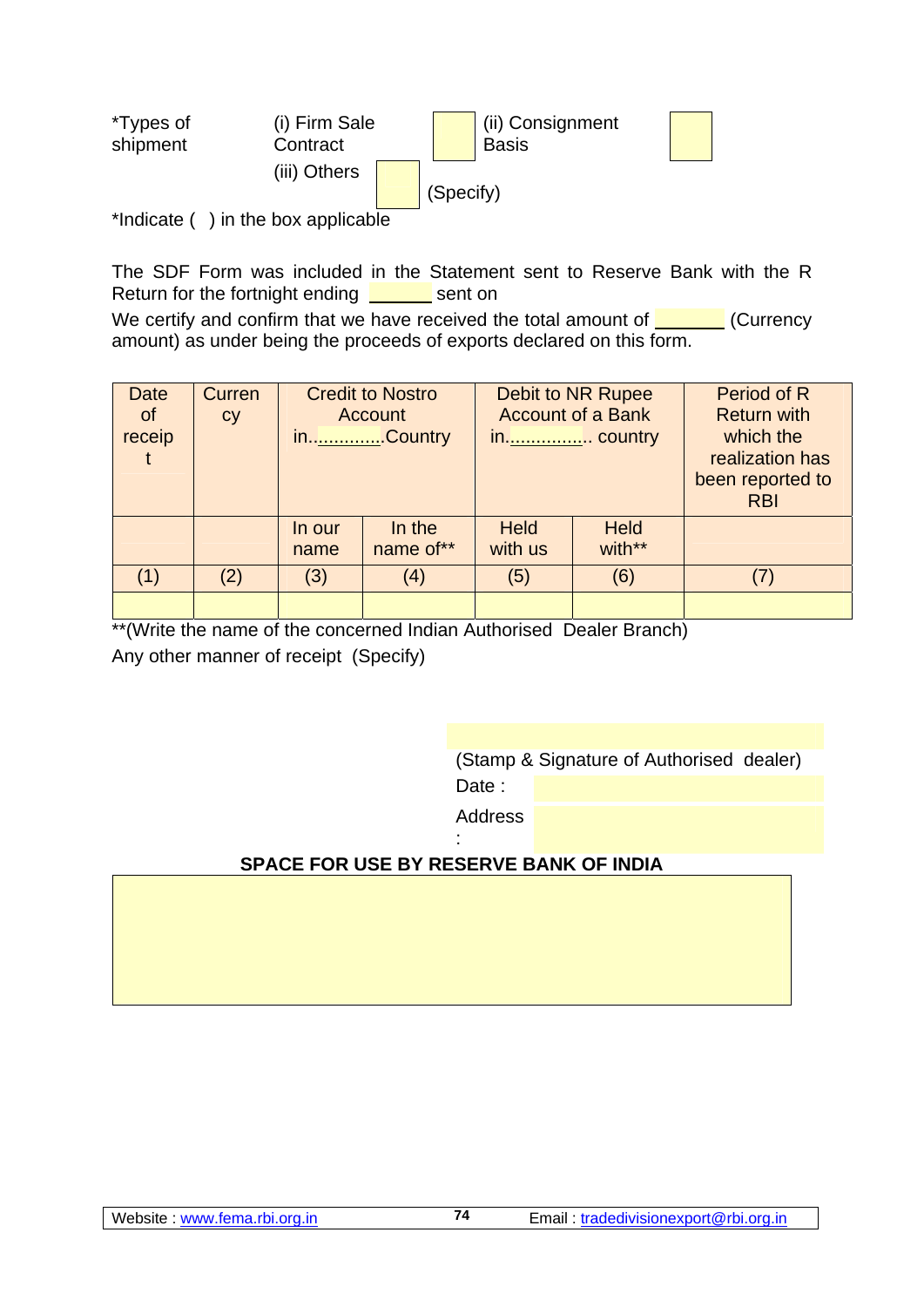## **FORM PP\***

# EXCHANGE CONTROL **Exporter's Declaration ORIGINAL**

Form Number :

(Please see 'Notes to Exporters')

1. (*a*) Name of the Post Office (*b*) Number and date of Parcel Receipt 2. Exporter's Name (for RBI use) 3. Importer/Exporter Code No. 4. Buyer's/Consignee's Name and address: 5. Country of destination 6. Nature of contract\*(*i*) CIF/(*ii*) C&F/(*iii*)FOB/ (*iv*) Others (Specify): ..... 7. Date of despatch . 8. Type of Shipment\*(*i*) Outright Sale/(*ii*) Consignment export/(*iii*) Others (Specify) ..... 9. Description of goods : 10. Quantity of goods: Unit† .....Quantity 11. Currency of Invoice [†Ton/Kilogram/Litre/Cubic Metre/

Sq. Metre/Metre/Number/Others (Specify)] .....

| @ |                                       | Where the full export   12. Analysis of export value : |          |        |
|---|---------------------------------------|--------------------------------------------------------|----------|--------|
|   | value is not Particulars              |                                                        | Currency | Amount |
|   | ascertainable value                   |                                                        |          |        |
|   | expected on sale of                   |                                                        |          |        |
|   | goods in the                          |                                                        |          |        |
|   | oversease market                      |                                                        |          |        |
|   | may be shown                          |                                                        |          |        |
|   |                                       | @Full Export value                                     |          |        |
|   | application for   F.O.B. Value<br>No. |                                                        |          |        |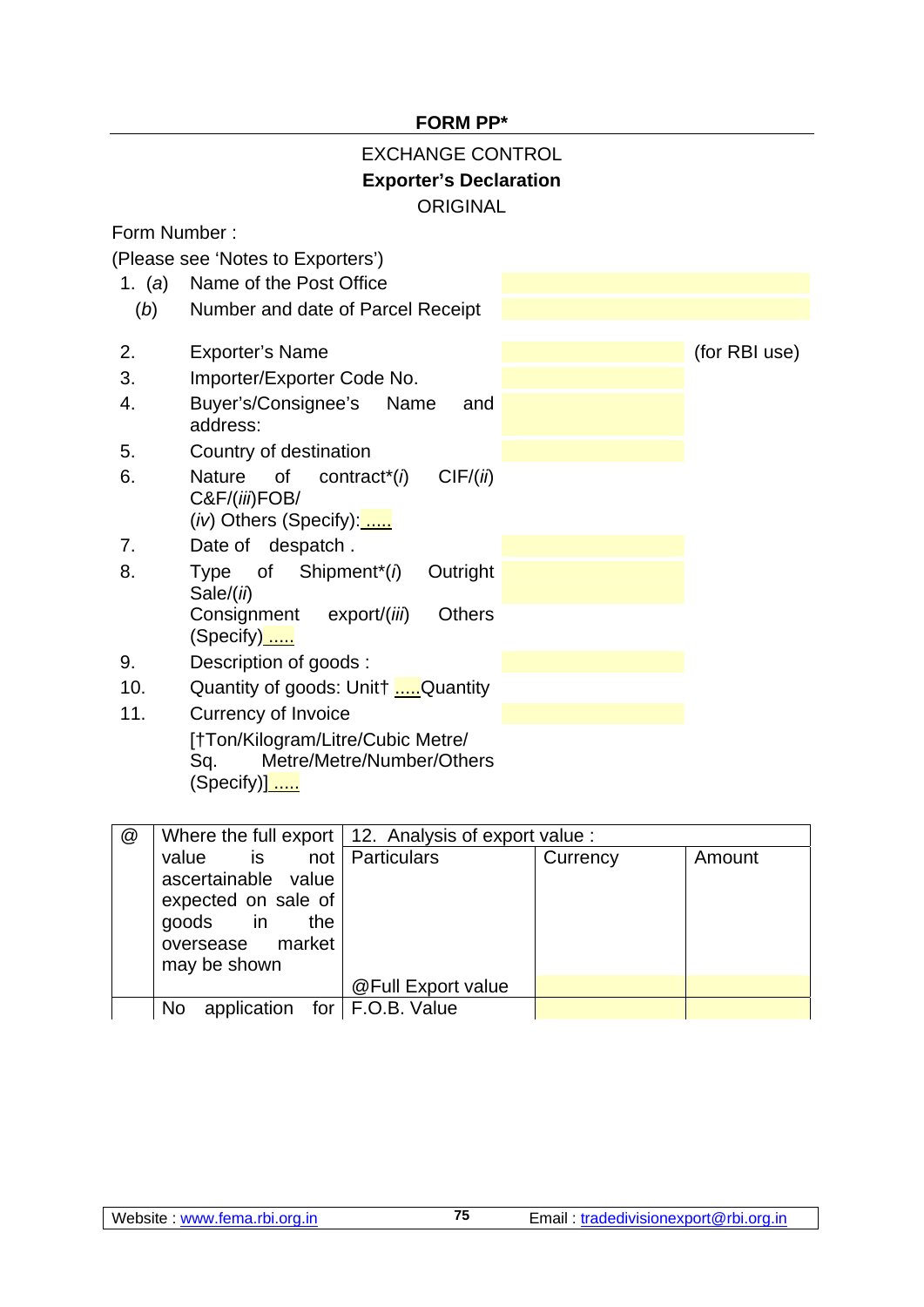| permission for<br>remittance/deduction<br>From the declared<br>value on account of<br>agency Commission<br>and/or discount will<br>be Entertained by<br>the Reserve Bank or<br>Authorised Dealer<br>unless these have<br>been declared on<br>this form | Freight                     |  |
|--------------------------------------------------------------------------------------------------------------------------------------------------------------------------------------------------------------------------------------------------------|-----------------------------|--|
|                                                                                                                                                                                                                                                        | Insurance                   |  |
|                                                                                                                                                                                                                                                        | Discount (Rate)             |  |
|                                                                                                                                                                                                                                                        | Agency Commission<br>(Rate. |  |

\**see* FEM (Export of Goods & Services) Regulation, 2000.

| (For       |              | Customs   13. Customs Assessable Value     |  |
|------------|--------------|--------------------------------------------|--|
| Use)       |              |                                            |  |
|            | Export Value | (Rupees)                                   |  |
| verified   |              |                                            |  |
| (Customs   |              |                                            |  |
| Appraiser) |              |                                            |  |
|            |              | 14. If the export is made under general    |  |
|            |              | permission of the Reserve Bank of India,   |  |
|            |              | Number and date of its approval            |  |
|            |              | 15. If the export is made under L/C        |  |
|            |              | arrangements, name of advising bank in     |  |
| India      |              |                                            |  |
|            |              | 16. State if the payment is to be received |  |
|            |              | through the Asian Clearing Union: *Yes/No  |  |
|            |              | 17 Nome & address of bank through whom     |  |

17. Name & address of bank through whom payment is to be received

I/We hereby declare that I/we am/are the \*SELLER/CONSIGNOR of the goods in respect of which the declaration is made and that the particulars given above are true and that \*(*a*) the export value as contracted with the buyer is the same as the full export value declared above/\*(*b*) the full export value of goods is not ascertainable at the time of export and that the value declared is that which I/we, having regard to the prevailing market conditions, expect to receive on the sale of goods in the overseas market.

I/We undertake that I/we will deliver to the bank named above the foreign exchange representing the full export value of the goods on or before in the manner prescribed in rule 9 of the Foreign Exchange Regulation Rules, 1974. I/We further declare that I/we am/are resident in India and I/we have a place of business in India.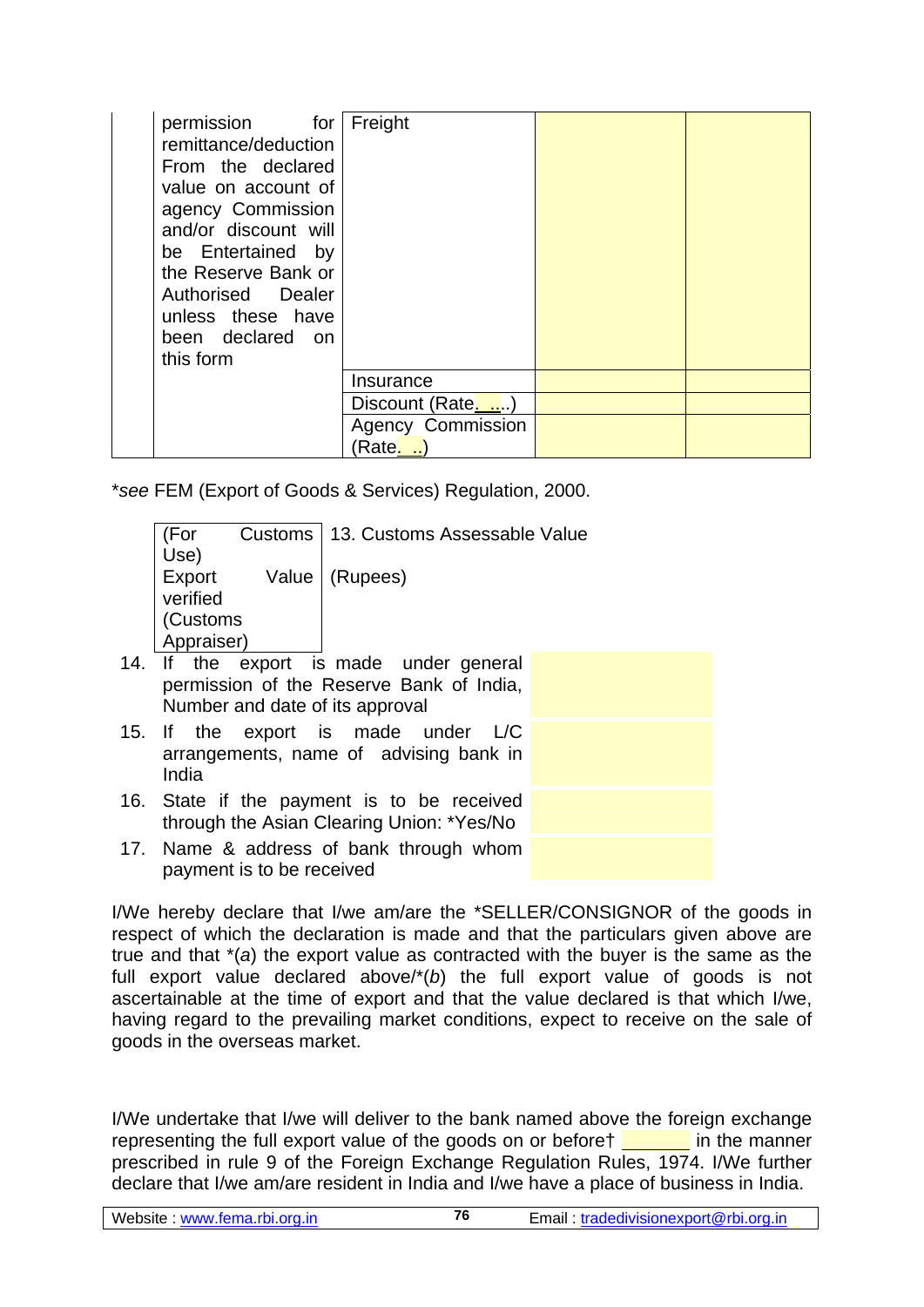I/We\* am/are not in the Caution List of the Reserve Bank of India.

†State approximate date of delivery which must be the due date for payment or within six months from the date of shipment, whichever is earlier. \*Strike out whichever is not applicable.



# **Notes to Exporters**

- (*1*) This Form should not be pasted on the Parcel.
- (*2*) The PP Form procedure applies to postal exports to all territories outside India excluding Nepal and Bhutan. The PP Form should be completed in duplicate in all cases.
- (*3*) The Original should be submitted by the exporter to the Post Office after having it countersigned by an Authorised Dealer in foreign exchange. The Post Office through which the goods have been dispatched will forward the Original to the nearest office of Reserve Bank of India.
- (*4*) All documents relating to export of goods from India must be passed through the medium of an Authorised Dealer in foreign exchange in India within 21 days of the date of shipment of the goods.
- (*5*) The amount representing the full export value of goods must be realised on the due date for payment or within six months from the date of shipment, whichever is earlier.
- **Note** : Government of India/Indian Financial institutions may conclude from time to time Special Trade Agreements with other countries providing for settlement of certain payments from the countries in a specified manner or for exports to be financed from Government to Government Credits. Reserve Bank will advise Authorised Dealers of such arrangements by issue of circulars. Methods of payment specified in the individual arrangements will have to be followed in such cases.

#### **Space for use by Reserve Bank of India**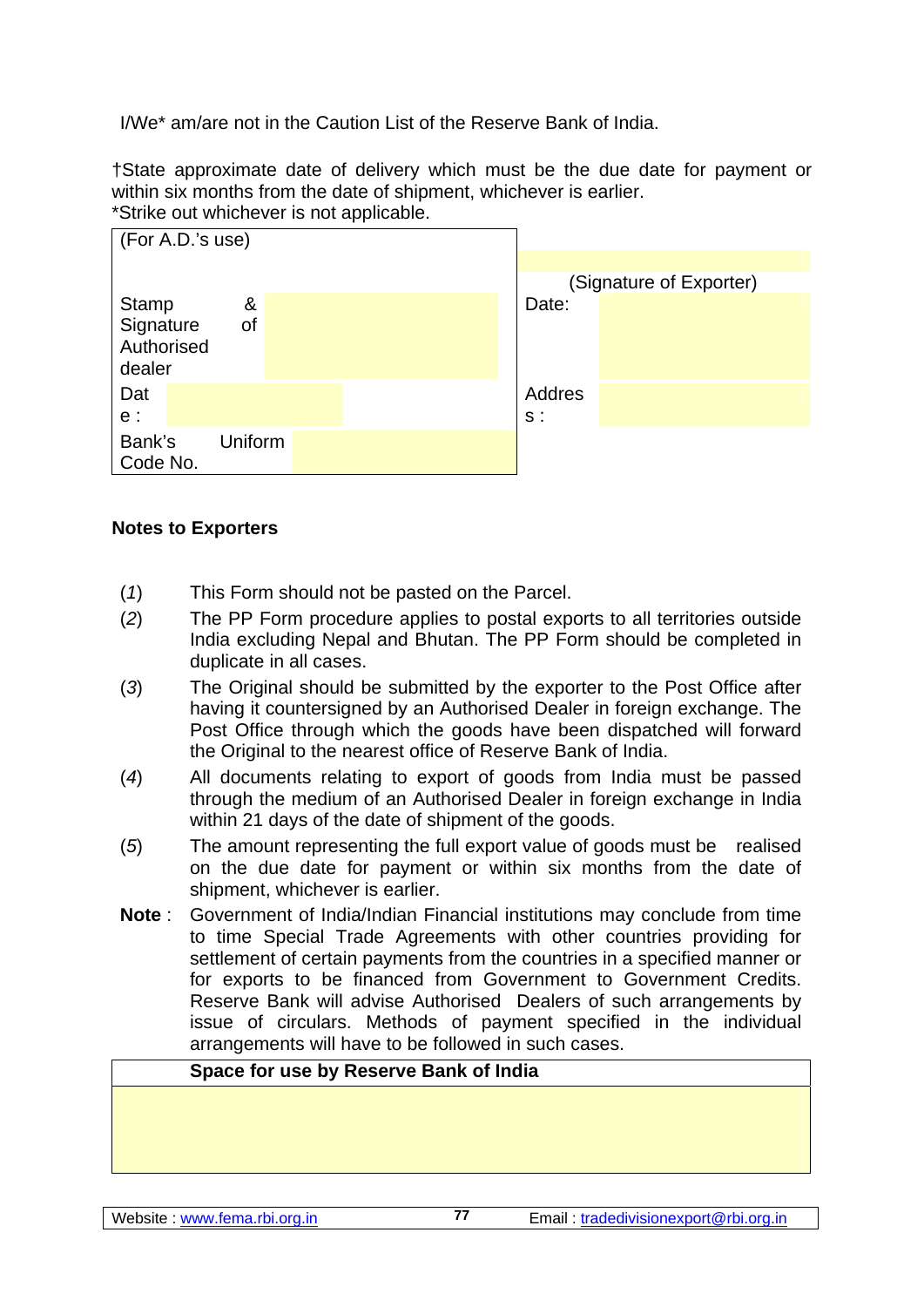## **FORM PP**

# EXCHANGE CONTROL **Exporter's Declaration**  DUPLICATE

Form Number :

(Please see 'Notes to Exporters' overleaf)

1. (*a*) Name of the Post Office (*b*) Number and date of Parcel Receipt 2. Exporter's Name (for RBI use) 3. Importer/Exporter Code No. 4. Buyer's/Consignee's Name and address: 5. Country of destination 6. Nature of contract\*(*i*) CIF/(*ii*) C&F/(*iii*)FOB/ (*iv*) Others (Specify): ..... 7. Date of despatch. 8. Type of Shipment\*(*i*) Outright Sale/(*ii*) Consignment export/(*iii*) Others (Specify)..... 9. Description of goods : 10. Quantity of goods : Unit† .....Quantity 11. Currency of Invoice [†Ton/Kilogram/Litre/Cubic Metre/ Sq. Metre/Metre/Number/Others

 $(Specify)$ ] .....

| @ |                                                                                                                               | Where the full export   12. Analysis of export value : |          |        |
|---|-------------------------------------------------------------------------------------------------------------------------------|--------------------------------------------------------|----------|--------|
|   | value is not Particulars<br>ascertainable value<br>expected on sale of<br>goods in<br>the<br>oversease market<br>may be shown |                                                        | Currency | Amount |
|   |                                                                                                                               |                                                        |          |        |
|   |                                                                                                                               | @Full Export value                                     |          |        |
|   | application for $F.O.B.$ Value<br>N <sub>o</sub>                                                                              |                                                        |          |        |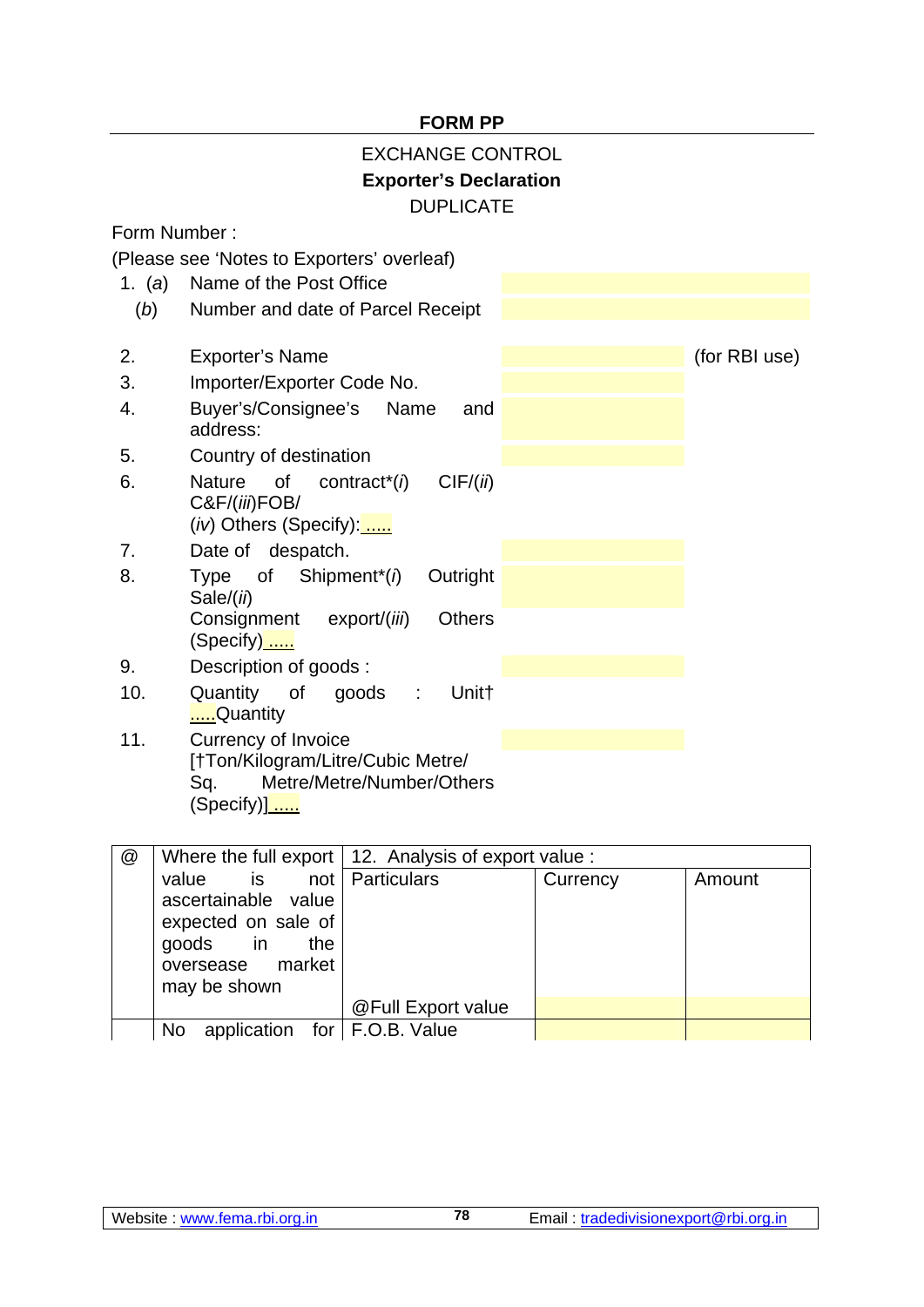| permission for<br>remittance/deduction<br>From the declared<br>value on account of<br>agency<br>Commission and/or<br>discount will be<br>Entertained by the<br>Reserve Bank or<br>Authorised Dealer<br>unless these have<br>been declared on<br>this form | Freight                  |  |
|-----------------------------------------------------------------------------------------------------------------------------------------------------------------------------------------------------------------------------------------------------------|--------------------------|--|
|                                                                                                                                                                                                                                                           | Insurance                |  |
|                                                                                                                                                                                                                                                           | Discount (Rate           |  |
|                                                                                                                                                                                                                                                           | <b>Agency Commission</b> |  |
|                                                                                                                                                                                                                                                           | (Rate                    |  |

| (For<br>Use)                                 | Customs | 13. Customs Assessable Value                    |
|----------------------------------------------|---------|-------------------------------------------------|
| Export<br>verified<br>Customs)<br>Appraiser) | Value   | (Rupees)                                        |
| <br>$\cdot$ .                                |         | the contract of the contract of the contract of |

- 14. If the export is made under general permission of the Reserve Bank of India, Number and date of its approval
- 15. If the export is made under L/C arrangements, name of advising bank in India
- 16. State if the payment is to be received through the Asian Clearing Union: \*Yes/No
- 17. Name & address of bank through whom payment is to be received

I/We hereby declare that I/we am/are the \*SELLER/CONSIGNOR of the goods in respect of which the declaration is made and that the particulars given above are true and that \*(*a*) the export value as contracted with the buyer is the same as the full export value declared above/\*(*b*) the full export value of goods is not ascertainable at the time of export and that the value declared is that which I/we, having regard to the prevailing market conditions, expect to receive on the sale of goods in the overseas market.

I/We undertake that I/we will deliver to the bank named above the foreign exchange representing the full export value of the goods on or before  $\frac{1}{\sqrt{1-\frac{1}{\sqrt{1-\frac{1}{\sqrt{1-\frac{1}{\sqrt{1-\frac{1}{\sqrt{1-\frac{1}{\sqrt{1-\frac{1}{\sqrt{1-\frac{1}{\sqrt{1-\frac{1}{\sqrt{1-\frac{1}{\sqrt{1-\frac{1}{\sqrt{1-\frac{1}{\sqrt{1-\frac{1}{\sqrt{1-\frac{1}{\sqrt{1-\frac{1}{\sqrt{1-\frac{1}{\sqrt{1-\frac{1}{\sqrt{1-\frac{1}{\$ prescribed in rule 9 of the Foreign Exchange Regulation Rules, 1974. I/We further declare that I/we am/are resident in India and I/we have a place of business in India.

I/We\* am/are not in the Caution List of the Reserve Bank of India.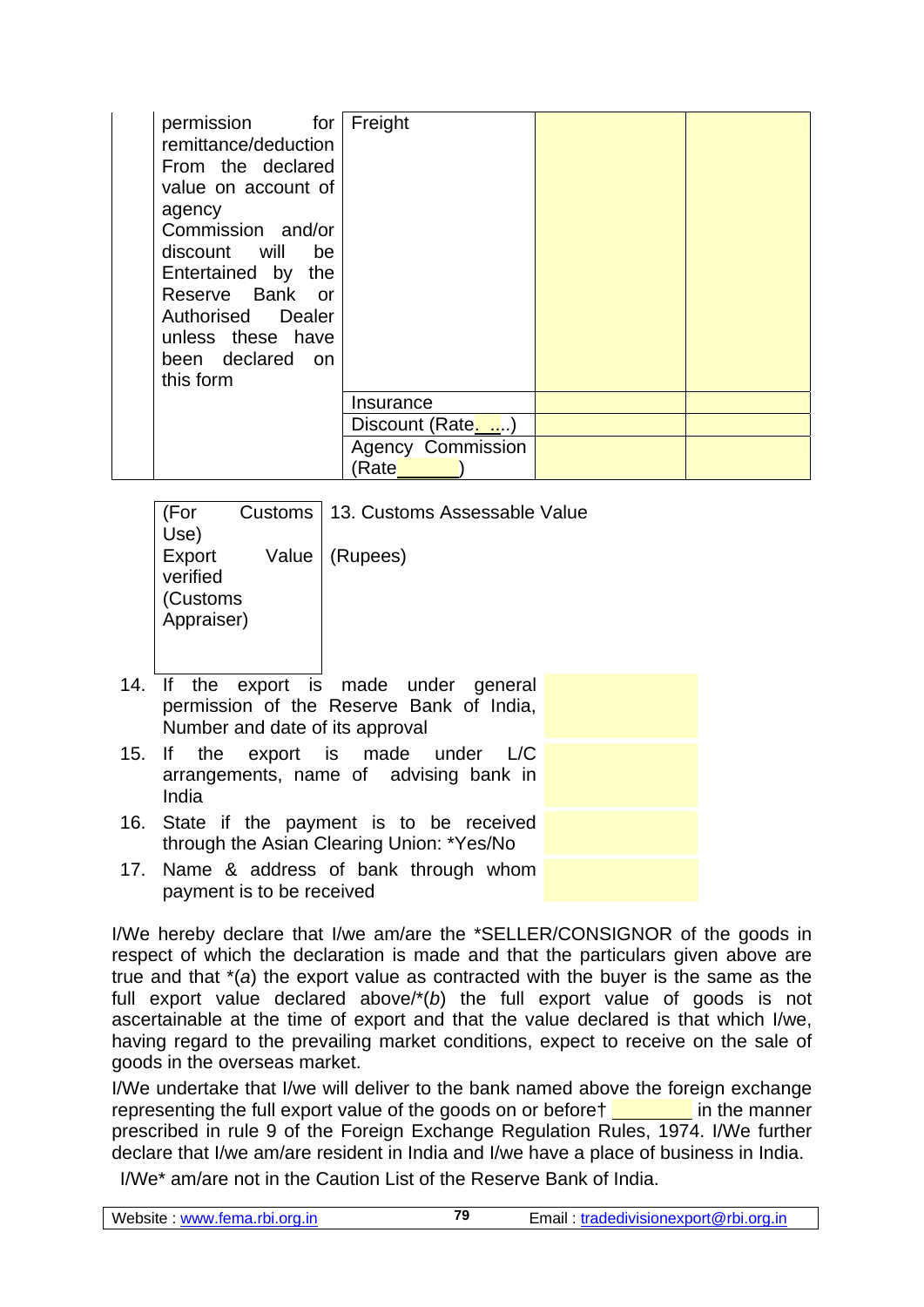†State approximate date of delivery which must be the due date for payment or within six months from the date of shipment, whichever is earlier. \*Strike out whichever is not applicable.

| (For A.D.'s use)                                      | (Signature of Exporter) |
|-------------------------------------------------------|-------------------------|
| Stamp<br>&<br>Signature<br>of<br>Authorised<br>dealer | Date:                   |
| Date:<br>Bank's<br>Uniform<br>Code No.                | Address:                |

**Note :** All documents relating to export of goods from India must be passed through the medium of an Authorised Dealer in foreign exchange in India within 21 days of the date of shipment of the goods.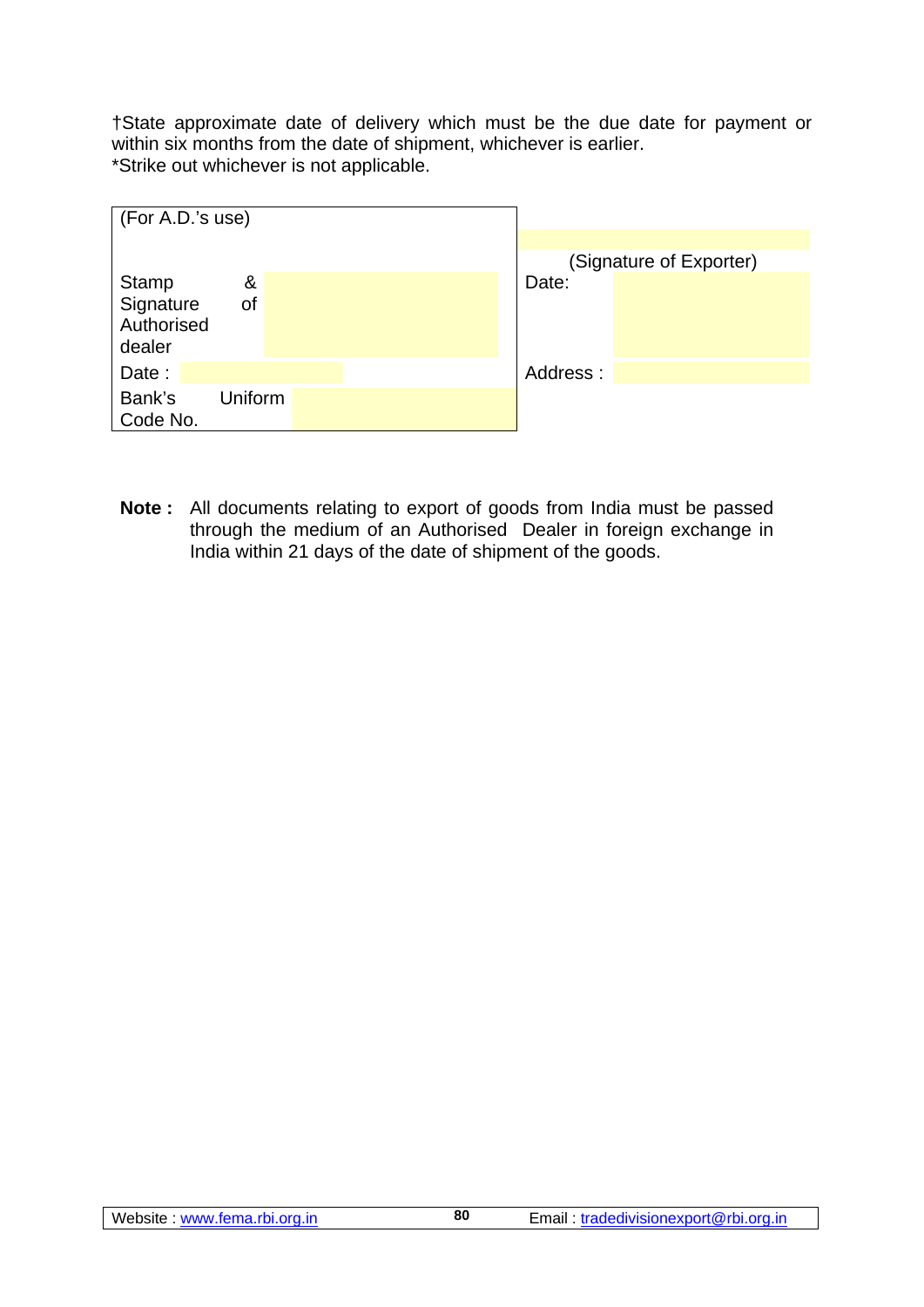## **FOR AUTHORISED DEALER'S USE**

Date of  $*(i)$  negotiation/(ii) receipt for collection Bill No.

| * Strike out whichever is not |  |
|-------------------------------|--|
| applicable                    |  |

Type of Bill \*DA/(ii)DP/ (iii) Others

Type of shipment : \*(i) Firm Sale Contract/ (ii) Consignment Basis/ (iii) Others (Specify) The PP Form was included in the Statement sent to the Reserve Bank with the R Return for the fortnight ending sent on

We certify and confirm that we have received the total amount of  $\sim$  (Currency) (Amount) as under being the proceeds of exports declared on this form.

| Date of<br>receipt | Currency       | <b>Account</b> | <b>Credit to Nostro</b><br>Debit to NR Rupee<br>Account of a bank<br>in (Country)<br>in<br>(country) |                        |                       | <b>Period to R</b><br><b>Return with</b><br>which the<br>realization<br>has been<br>reported to RBI |
|--------------------|----------------|----------------|------------------------------------------------------------------------------------------------------|------------------------|-----------------------|-----------------------------------------------------------------------------------------------------|
|                    |                | In our<br>name | In the<br>name<br>of†                                                                                | <b>Held</b><br>with us | <b>Held</b><br>with + |                                                                                                     |
|                    | $\overline{2}$ | 3              | $\overline{4}$                                                                                       | 5                      | 6                     | 7                                                                                                   |
|                    |                |                |                                                                                                      |                        |                       |                                                                                                     |
|                    |                |                |                                                                                                      |                        |                       |                                                                                                     |

(† Write the name of the concerned Indian Authorised Dealer branch). Any other manner of receipt (specify)

> (Stamp & Signature of Authorised Dealer) Date : Address :

#### **Notes to Authorised Dealer :**

- 1. Please ensure that the columns on the face of the PP Form have been completed by the exporter and that they have been duly authenticated by the Postal authorities wherever necessary.
- 2. On receipt of the full export value of the shipment declared on this Form, the Authorised Dealer will forward to the Reserve Bank this duplicate copy of the Form together with a copy of the Customs certified Shipper's Invoice, duly certified. In respect of shipments made on consignment basis, the Account Sales received from the consignee in original in support of the proceeds actually realised should also be forwarded along with this copy of the Form.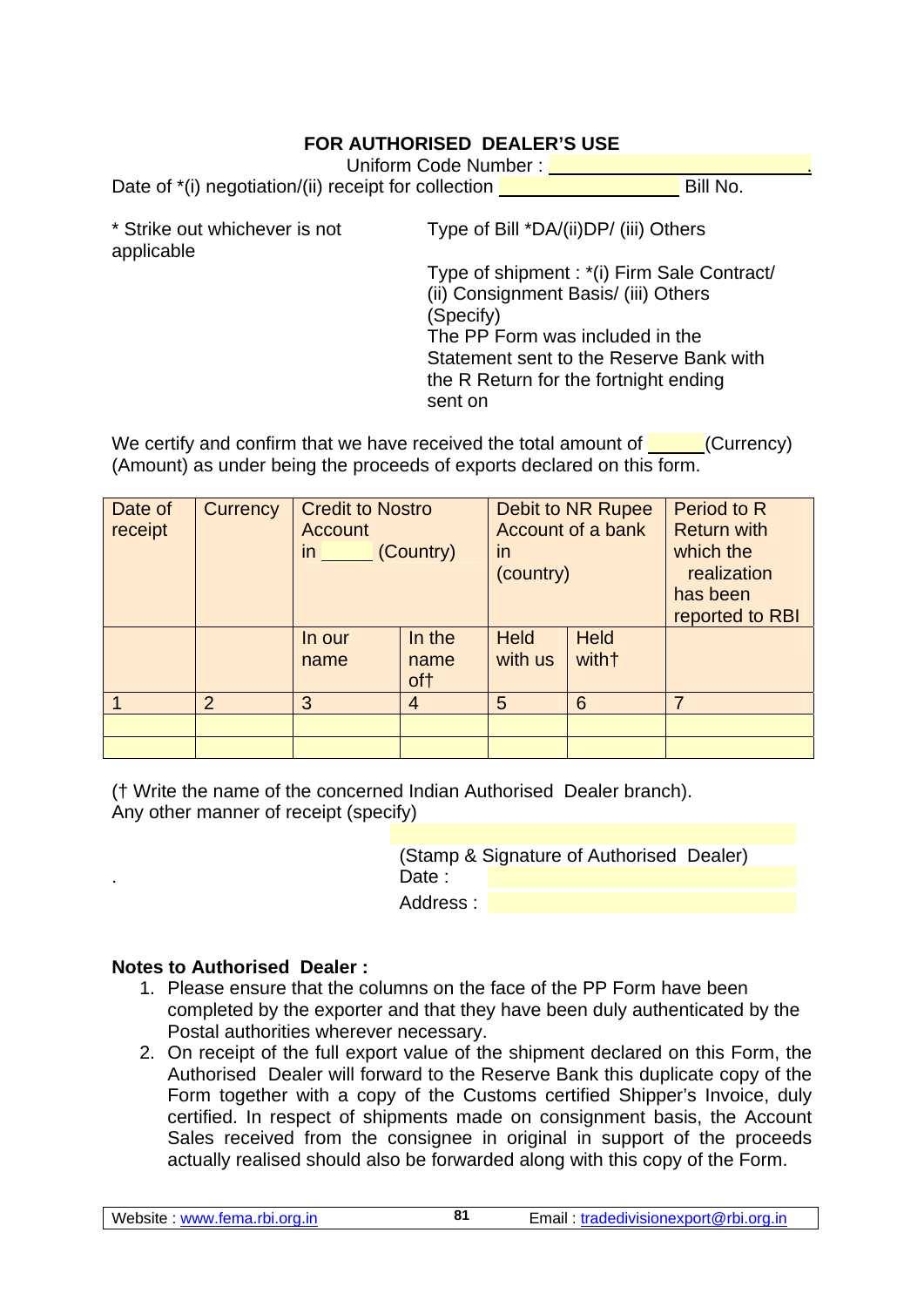3. In case the net amount received falls short of the full export value declared on the Form for reasons other than deduction of bank charges, please indicate the authority conferred on the Authorised Dealers by or under the Exchange Control Manual or the Authorised Dealer's Circular or Circulars, as the case may be, or the Reserve Bank of India's approval number and date for reduction.

4. Space for use by Reserve Bank of India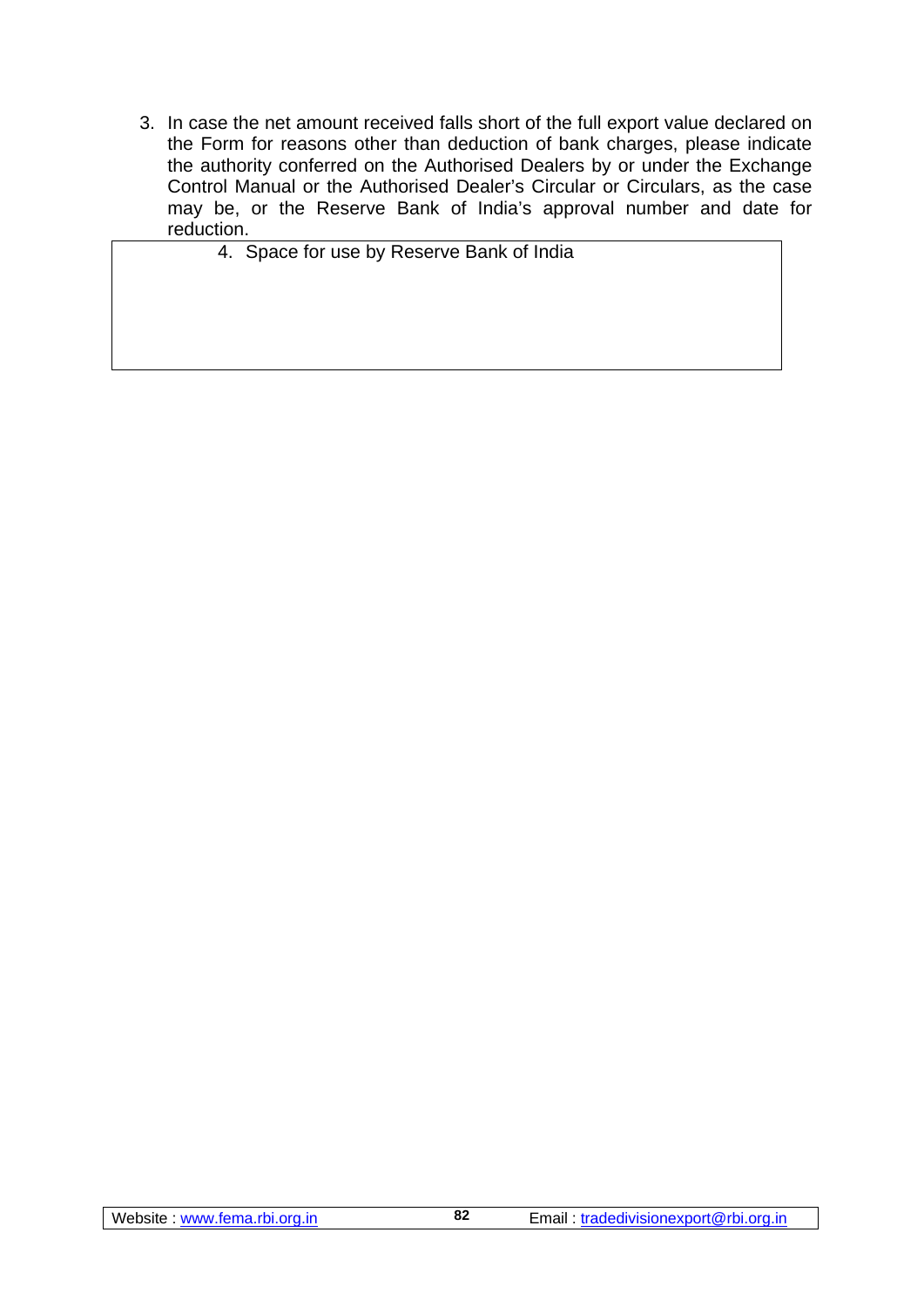# **EXCHANGE CONTROL**

# **SOFTWARE EXPORT DECLARATION (SOFTEX) FORM**

(For declaration of Software Exports through data-communication links and receipt of Royalty on the Software Packages/Products exported)

|    | <b>FORM NO: AB</b>                                                                                                                                      | <b>ORIGINAL</b>                       |
|----|---------------------------------------------------------------------------------------------------------------------------------------------------------|---------------------------------------|
| 1. | Name and address of the<br>exporter                                                                                                                     |                                       |
| 1. | <b>STPI Centre within whose</b><br>jurisdiction the unit is situated                                                                                    |                                       |
| 3. | <b>Import-Export Code Number</b>                                                                                                                        |                                       |
| 4. | Category of exporter<br>EOU/DTA unit                                                                                                                    | : STP/EHTP/EPZ/SEZ/100%               |
| 5. | Buyer's name and address including<br>country and their relationship<br>with exporting unit (if any)                                                    |                                       |
| 6. | Date and Number of Invoice                                                                                                                              |                                       |
| 7. | Whether export contract/<br>a)<br>purchase order already<br>registered with STPI.<br>(If 'No', please attach copy<br>of the contract/purchase<br>order) | Yes<br><b>No</b>                      |
|    | b)<br>Does contract stipulate<br>payment of royalty                                                                                                     | Yes<br>No                             |
|    | <b>SECTION - A</b>                                                                                                                                      |                                       |
|    | (For exports through data communication link)                                                                                                           |                                       |
| 8. | Name of Authorised datacom<br>STPI/VSNL/DOT/Internet/Others<br>service provider                                                                         | (Please specify)                      |
| 9. | Type of software exported (Please mark on the appropriate box on<br>the left side).                                                                     |                                       |
|    | (a) Computer Software                                                                                                                                   | <b>RBI Code</b>                       |
|    | Data Entry jobs and Conversion                                                                                                                          | 9<br>6<br>$\boldsymbol{0}$            |
|    | 83<br>Website: www.fema.rbi.org.in                                                                                                                      | Email: tradedivisionexport@rbi.org.in |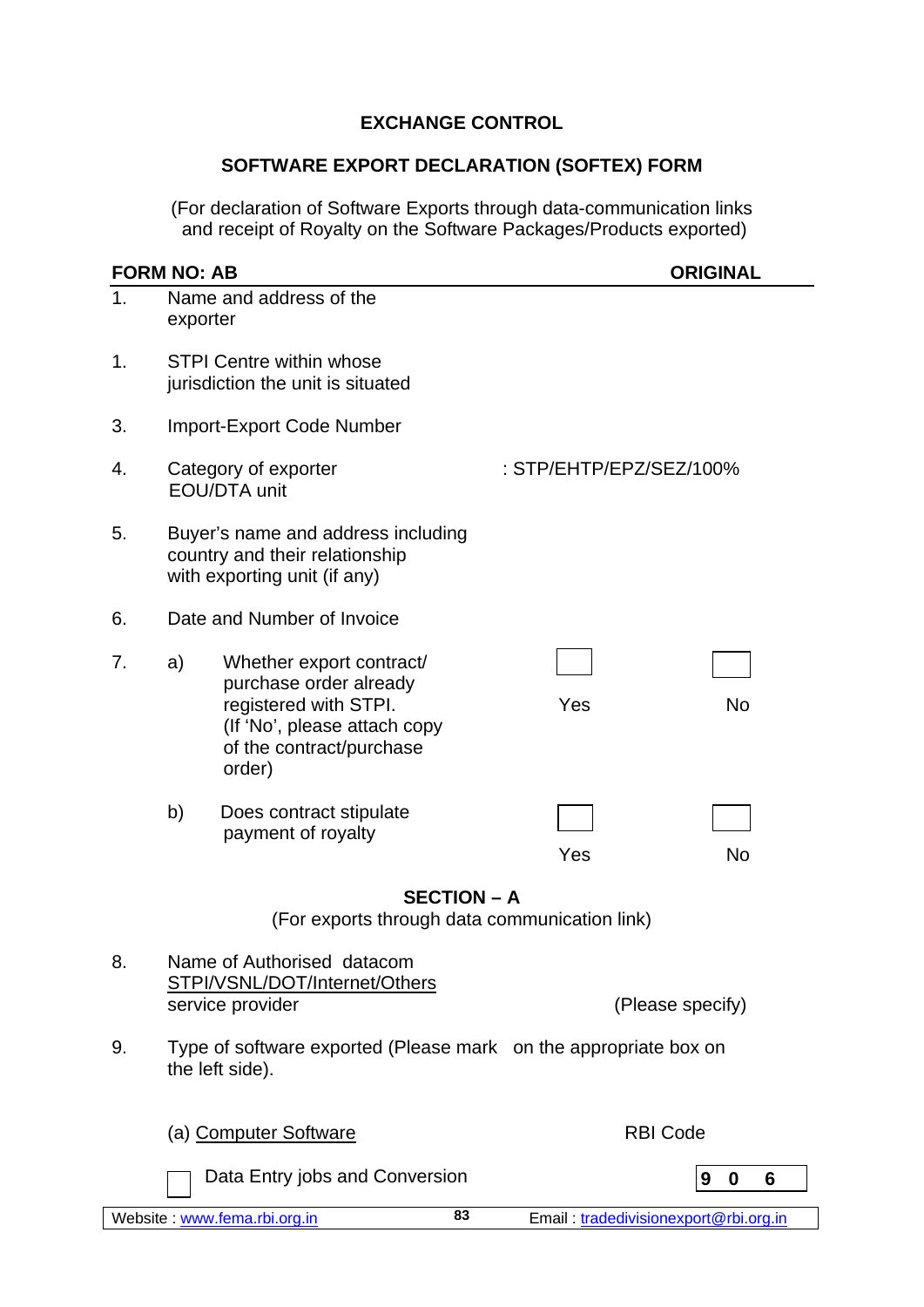# Software Data Processing

|     |     | Software Development                                                                               |                                | 9<br>$\bf{0}$<br>$\overline{7}$  |
|-----|-----|----------------------------------------------------------------------------------------------------|--------------------------------|----------------------------------|
|     |     | Software Product, Packages                                                                         |                                | 9<br>$\Omega$<br>8               |
|     |     | Others (Please specify)                                                                            |                                |                                  |
|     | (b) | <b>Other Software</b>                                                                              |                                | 9<br>$\bf{0}$<br>9               |
|     |     | Video/TV Software                                                                                  |                                | $\mathbf 1$<br>9<br>$\bf{0}$     |
|     |     | Others (Please specify)                                                                            |                                | $\boldsymbol{9}$<br>1<br>1       |
| 10. |     | Analysis of Export Value                                                                           |                                | <b>Currency</b><br><u>Amount</u> |
|     | (a) | Full export value<br>of which :-<br>i) Net value of exports without<br>transmission charges        |                                |                                  |
|     |     | ii)<br><b>Transmission charges</b><br>included in invoice                                          |                                |                                  |
|     | (b) | Transmission charges (if payable<br>separately by the overseas client)                             |                                |                                  |
|     | (c) | Deduct: Agency commission,<br>at the rate of %                                                     |                                |                                  |
|     | (d) | Any other deductions as<br>permitted by RBI (please specify)                                       |                                |                                  |
|     | (e) | Amount to be                                                                                       | realised $[(a+b)-(c+d)]$       |                                  |
| 11. |     | How export value will be realised<br>(mode of realization) (Please mark<br>on the appropriate box) |                                |                                  |
|     |     | $\Box$ (a) Under L/C                                                                               | (a) Name and address of        |                                  |
|     |     |                                                                                                    | <b>Authorised Dealer</b>       |                                  |
|     |     |                                                                                                    | (b) Authorised Dealer Code No. |                                  |
|     |     | ∫(b) Bank Guarantee                                                                                | (a) Name and address of        |                                  |
|     |     |                                                                                                    | <b>Authorised Dealer</b>       |                                  |
|     |     |                                                                                                    |                                |                                  |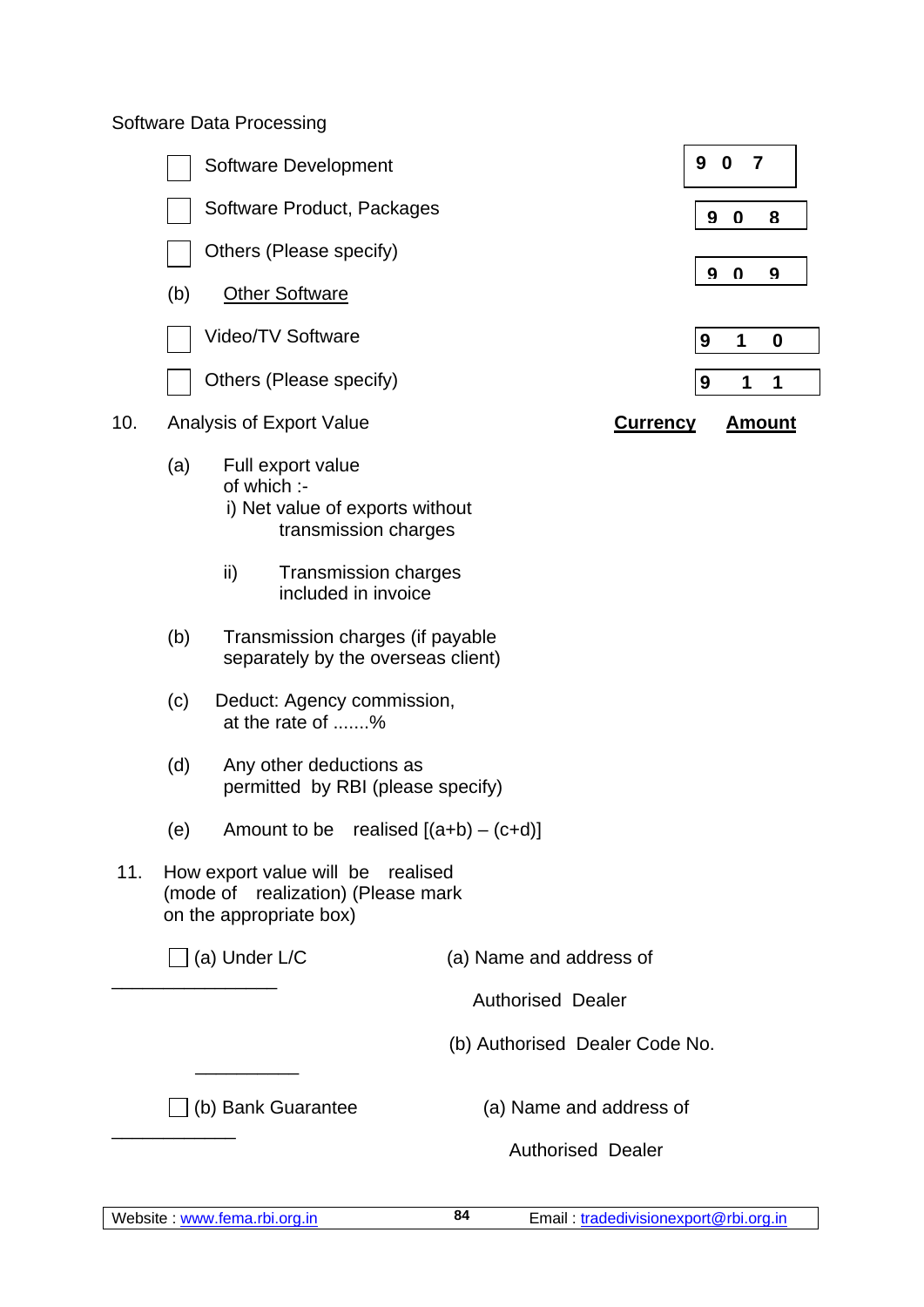|     |     |                                                                                                                                         | (b) Authorised Dealer Code No.                                  |
|-----|-----|-----------------------------------------------------------------------------------------------------------------------------------------|-----------------------------------------------------------------|
|     |     | $\Box$ (c) Any other arrangement                                                                                                        | (a) Name and address of                                         |
|     |     | e.g. advance payment, etc.<br>including transfer/remittance                                                                             | <b>Authorised Dealer</b>                                        |
|     |     | to bank account maintained                                                                                                              | (b) Authorised Dealer Code No.                                  |
|     |     | overseas (Please specify)                                                                                                               |                                                                 |
|     |     | <b>SECTION - B</b>                                                                                                                      | (For receipt of Royalty on Software Packages/Products exported) |
| 12. | (a) | Details of Software Package(s)/<br>Product(s) exported<br>Date of export                                                                |                                                                 |
|     | (b) | which exports were declared                                                                                                             |                                                                 |
|     | (c) | Royalty agreement details                                                                                                               |                                                                 |
|     |     | %age and amount of royalty                                                                                                              |                                                                 |
|     |     | Period of royalty agreement<br>(Enclose copy of Royalty<br>agreement, if not already registered) _____                                  |                                                                 |
| 13. |     | How royalty value will be realised<br>(as defined in Royalty agreement)                                                                 |                                                                 |
| 14. |     | Calculation of royalty amount<br>(Enclose copy of communication<br>from the foreign customer)                                           |                                                                 |
|     |     | 15. Name and address of designated Authorised<br>Dealer in India through whom payment has<br>been received/to be received A.D. Code No. |                                                                 |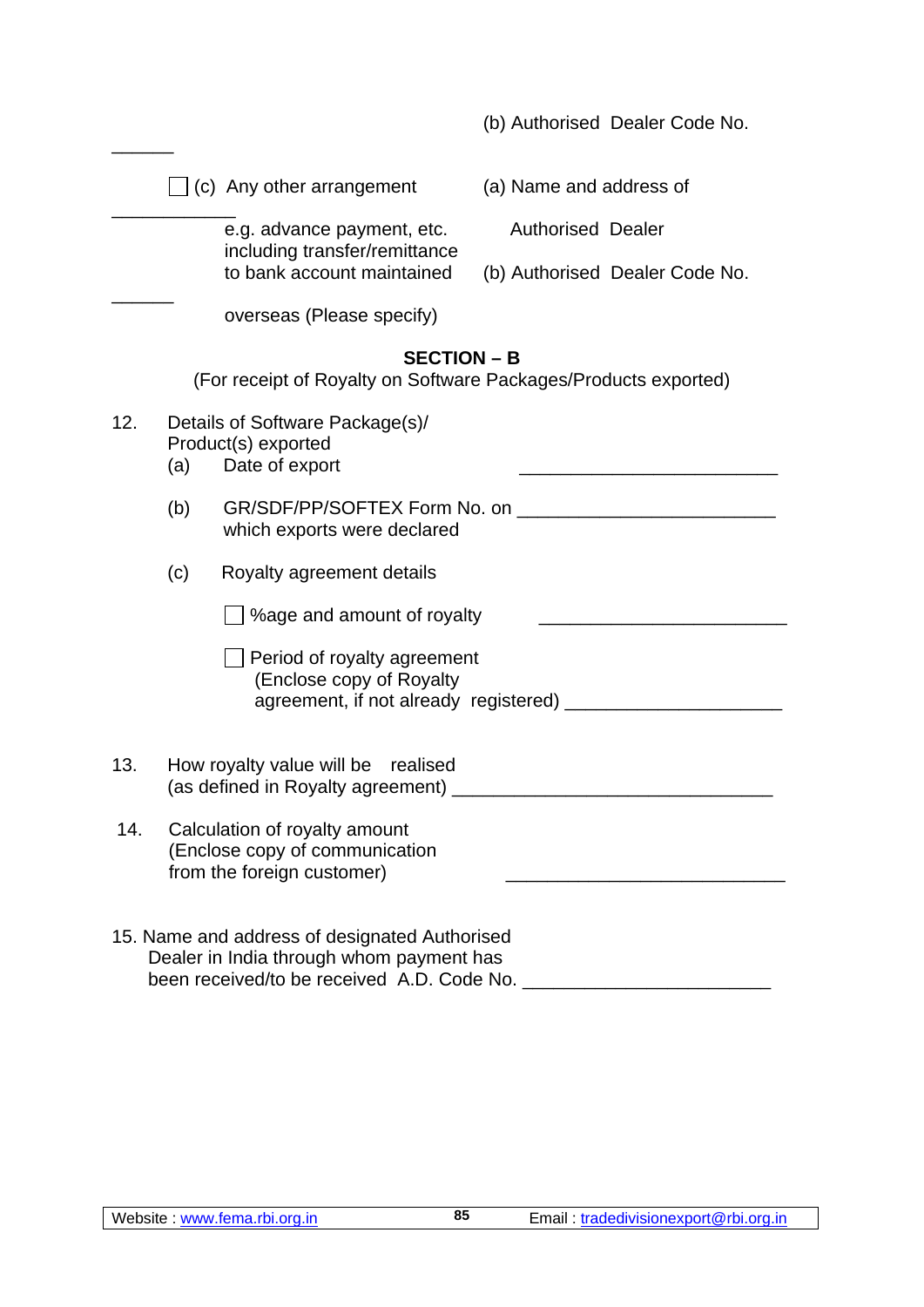## **SECTION –C**

#### **16. Declaration by exporter**

 I/We hereby declare that I/we am/are the seller of the software in respect of which this declaration is made and that the particulars given above are true and that the value to be received from the buyer represents the export value contracted and declared above. I/we also declare that the software has been developed and exported by using Authorised and legitimate datacom links.

 I/We undertake that I/we will deliver to the bank named above the foreign exchange representing the full value of the software exported as above on or before ......................... (i.e. within six months from the date of invoice/date of last invoice raised during a month), in the manner specified in the Regulations made under the Foreign Exchange Management Act, 1999.

 $\frac{1}{\sqrt{2}}$  ,  $\frac{1}{\sqrt{2}}$  ,  $\frac{1}{\sqrt{2}}$  ,  $\frac{1}{\sqrt{2}}$  ,  $\frac{1}{\sqrt{2}}$  ,  $\frac{1}{\sqrt{2}}$  ,  $\frac{1}{\sqrt{2}}$  ,  $\frac{1}{\sqrt{2}}$  ,  $\frac{1}{\sqrt{2}}$  ,  $\frac{1}{\sqrt{2}}$  ,  $\frac{1}{\sqrt{2}}$  ,  $\frac{1}{\sqrt{2}}$  ,  $\frac{1}{\sqrt{2}}$  ,  $\frac{1}{\sqrt{2}}$  ,  $\frac{1}{\sqrt{2}}$ 

Place:

Date:

Name :  $\blacksquare$ 

Designation **Designation** 

Enclosure:

(1) Copy of Export Contract [7(a)]

(2) Copy of Royalty Agreement [12I]

(3) Copy of communication from foreign customer [14]

#### **Space for use of the competent authority (i.e. STPI/FTZ/EPZ/SEZ) on behalf of Ministry of Information Technology**

Certified that the software described above was actually transmitted and the export/royalty value declared by the exporter has been found to be in order and accepted by us.

Place:

Date:

(Signature of Designated Official of STPI/FTZ/EPZ/SEZ on behalf of Ministry of Information Technology)

|       | Stamp |  |
|-------|-------|--|
| Name: |       |  |

Designation: **Example 20**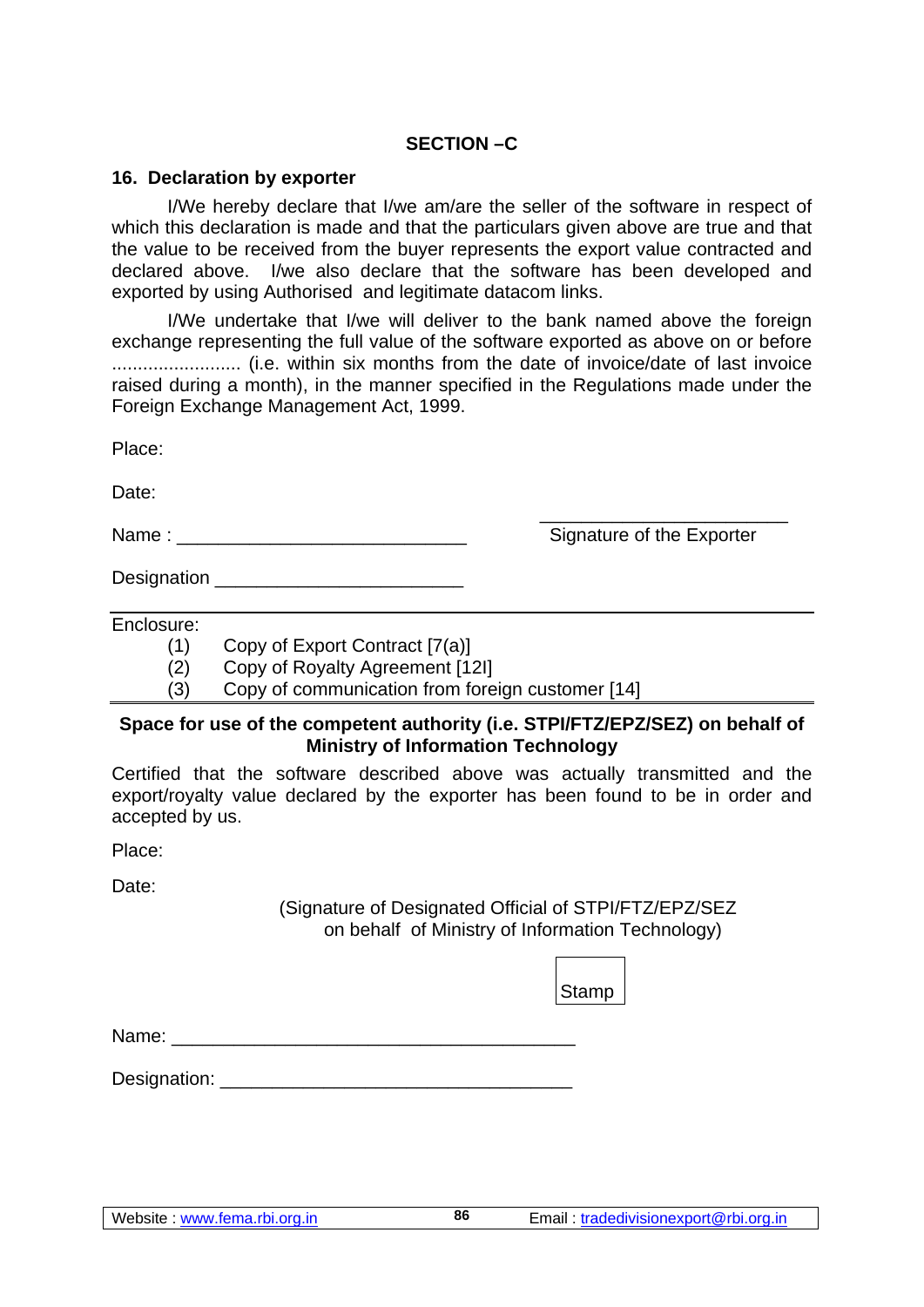## **EXCHANGE CONTROL**

#### **SOFTWARE EXPORT DECLARATION (SOFTEX) FORM**

(For declaration of Software Exports through data-communication links and receipt of Royalty on the Software Packages/Products exported)

# **FORM NO: AB DUPLICATE** 1. Name and address of the exporter 2. STPI Centre within whose jurisdiction the unit is situated 3. Import-Export Code Number 4. Category of exporter : STP/EHTP/EPZ/SEZ/100% EOU/DTA unit 5. Buyer's name and address including country and their relationship with exporting unit (if any) 6. Date and Number of Invoice 7. a) Whether export contract/ purchase order already registered with STPI. The Mondo Yes No (If 'No', please attach copy of the contract/purchase order) b. Does contract stipulate payment of royalty Yes No **SECTION – A**  (For exports through data communication link) 8. Name of Authorised datacom STPI/VSNL/DOT/Internet/Others service provider  $(P \in \text{Re}(P))$ 9. Type of software exported (Please mark on the appropriate box on the left side). (a) Computer Software RBI Code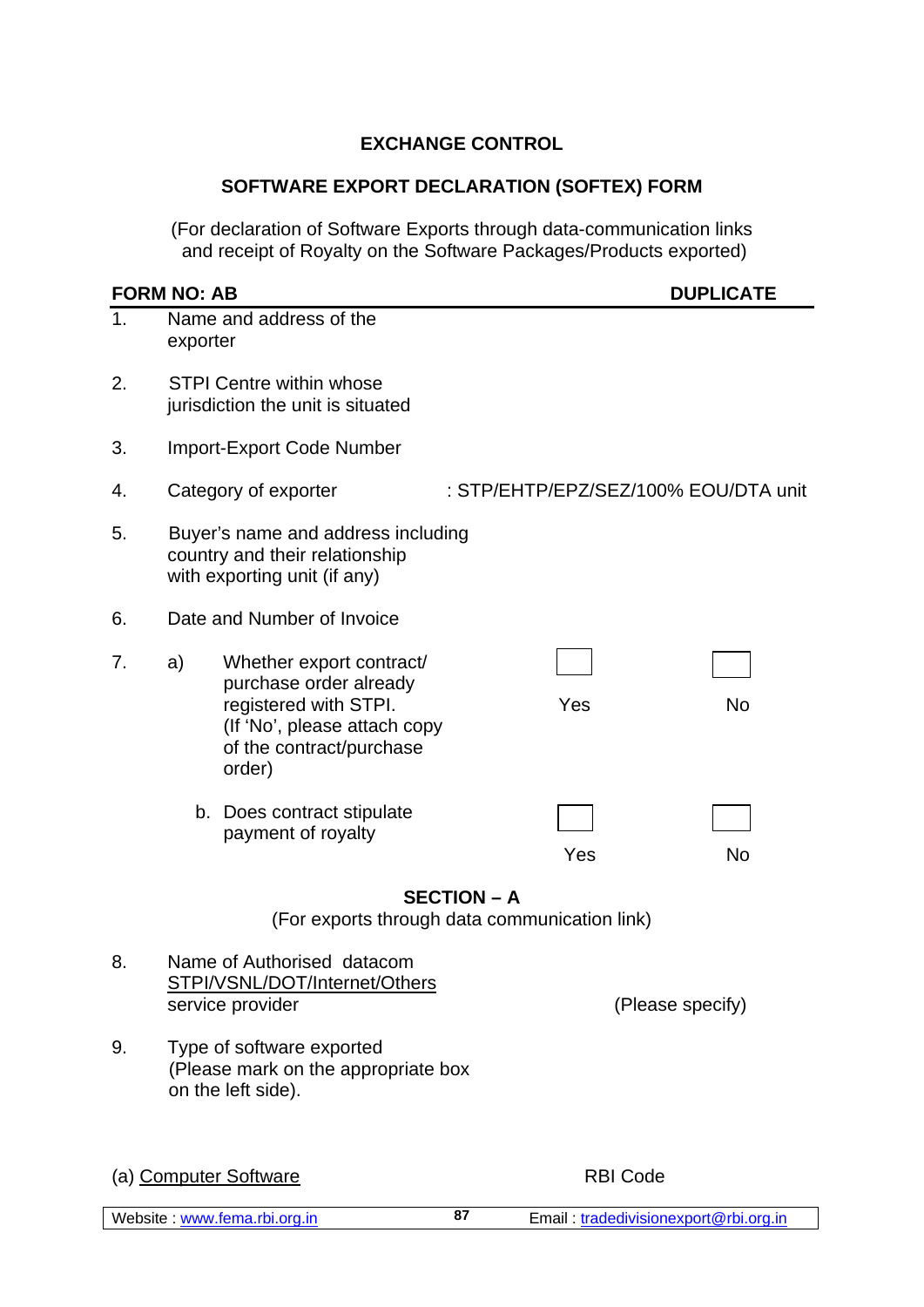| $\sqrt{ }$ | $\Lambda$ is also in a form out $\Lambda$ also a           |     |
|------------|------------------------------------------------------------|-----|
|            | Others (Please specify)                                    | 911 |
|            | Video/TV Software                                          |     |
| (b)        | <b>Other Software</b>                                      | 910 |
|            | Others (Please specify)                                    | 909 |
|            | Software Product, Packages                                 | 908 |
|            | Software Development                                       | 907 |
|            | Data Entry jobs and Conversion<br>Software Data Processing | 906 |
|            |                                                            |     |

- 10. Analysis of Export Value **Currency Amount** 
	- (a) Full export value Of which :
		- i) Net value of exports without transmission charges
		- ii) Transmission charges included in invoice
	- (b) Transmission charges (if payable separately by the overseas client)
	- (c) Deduct: Agency commission, at the rate of .......%
	- (d) Any other deductions as permitted by RBI (please specify)
	- (e) Amount to be realised  $[(a+b)-(c+d)]$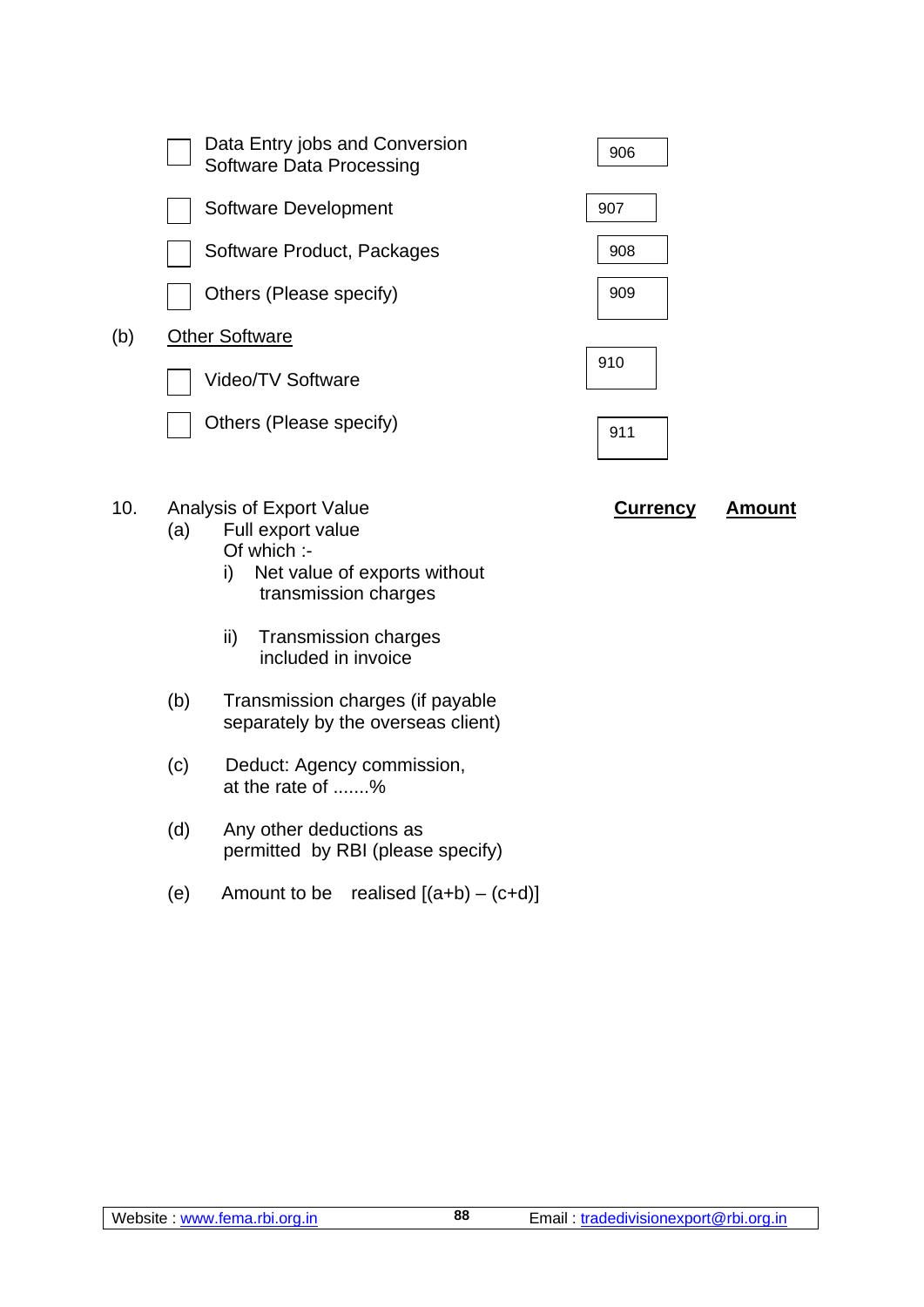| 11.                                                                                                                                              | How export value will be realised<br>(mode of realization) (Please mark<br>on the appropriate box)        |  |  |  |
|--------------------------------------------------------------------------------------------------------------------------------------------------|-----------------------------------------------------------------------------------------------------------|--|--|--|
| $\Box$ (a) Under L/C<br>a) Name and address of $\frac{1}{\sqrt{1-\frac{1}{2}}}\left\lfloor \frac{1}{2}\right\rfloor$<br><b>Authorised Dealer</b> |                                                                                                           |  |  |  |
|                                                                                                                                                  | b) Authorised Dealer Code No.                                                                             |  |  |  |
|                                                                                                                                                  | ∐ (b) Bank Guarantee<br>a) Name and address of $\frac{1}{2}$<br><b>Authorised Dealer</b>                  |  |  |  |
|                                                                                                                                                  | b) Authorised Dealer Code No. ___________                                                                 |  |  |  |
|                                                                                                                                                  | $\rfloor$ (c) Any other arrangement a) Name and address of $\_{$<br>including transfer/ Authorised Dealer |  |  |  |
|                                                                                                                                                  | remittance to bank<br>to bank account<br>b) Authorised Dealer Code No. _______<br>maintained              |  |  |  |
|                                                                                                                                                  | overseas (Please specify)                                                                                 |  |  |  |
|                                                                                                                                                  | <b>SECTION - B</b><br>(For receipt of Royalty on Software Packages/Products exported)                     |  |  |  |
| 12.                                                                                                                                              | Details of Software Package(s)/ Product(s) exported                                                       |  |  |  |
|                                                                                                                                                  | (a)<br>Date of export                                                                                     |  |  |  |
|                                                                                                                                                  | GR/SDF/PP/SOFTEX Form No. on<br>(b)<br>which exports were declared                                        |  |  |  |
|                                                                                                                                                  | (c)<br>Royalty agreement details                                                                          |  |  |  |
|                                                                                                                                                  | %age and amount of royalty                                                                                |  |  |  |
|                                                                                                                                                  | Period of royalty agreement<br>(Enclose copy of Royalty<br>agreement, if not already<br>registered)       |  |  |  |
| 13.                                                                                                                                              | How royalty value will be<br>realised<br>(as defined in Royalty agreement)                                |  |  |  |
| 14.                                                                                                                                              | Calculation of royalty amount<br>(Enclose copy of communication<br>from the foreign customer)             |  |  |  |

**89**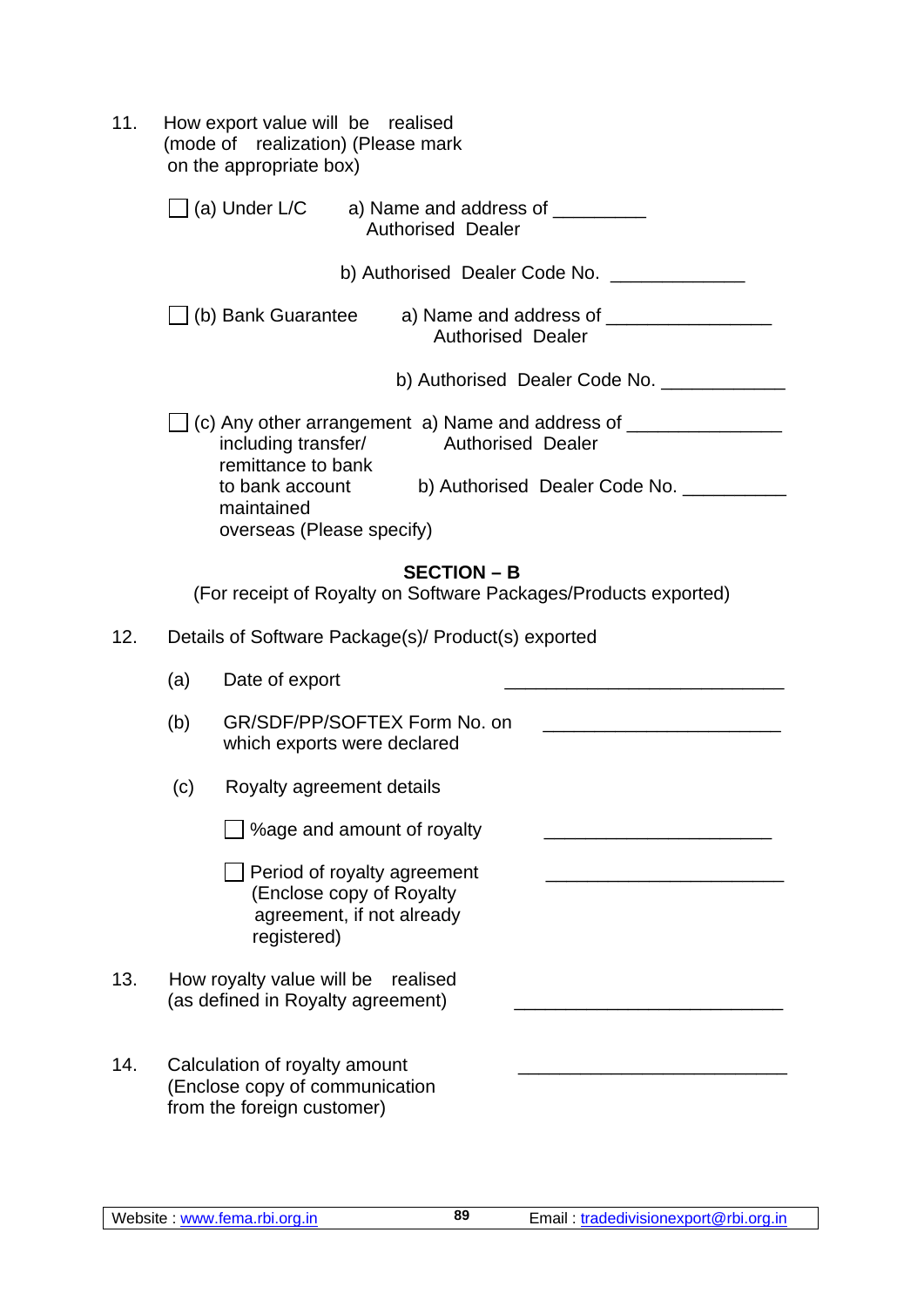| 15. | Name and address of designated<br>Authorised Dealer in India through |
|-----|----------------------------------------------------------------------|
|     | whom payment has been received/                                      |
|     | to be received                                                       |
|     | A.D. Code No.                                                        |

#### **SECTION –C**

#### **16. Declaration by exporter**

 I/We hereby declare that I/we am/are the seller of the software in respect of which this declaration is made and that the particulars given above are true and that the value to be received from the buyer represents the export value contracted and declared above. I/we also declare that the software has been developed and exported by using Authorised and legitimate datacom links.

 I/We undertake that I/we will deliver to the bank named above the foreign exchange representing the full value of the software exported as above on or before ......................... (i.e. within six months from the date of invoice/date of last invoice raised during a month), in the manner specified in the Regulations made under the Foreign Exchange Management Act, 1999.

| Place:<br>Date:  | Signature of the Exporter |  |  |
|------------------|---------------------------|--|--|
| Name:            | Stamp                     |  |  |
| Designation: ___ |                           |  |  |

| Enclosure: |  |
|------------|--|
| $\cdots$   |  |

(1) Copy of Export Contract [7(a)]

(2) Copy of Royalty Agreement [12I]

(3) Copy of communication from foreign customer [14]

#### **Space for use of the competent authority (i.e. STPI/FTZ/EPZ/SEZ) on behalf of Ministry of Information Technology**

**90**

Certified that the software described above was actually transmitted and the export/royalty value declared by the exporter has been found to be in order and accepted by us.

Place: Date:

> (Signature of Designated Official of STPI/FTZ/EPZ/SEZ on behalf of Ministry of Information Technology)

> > Stamp

Name:

Designation: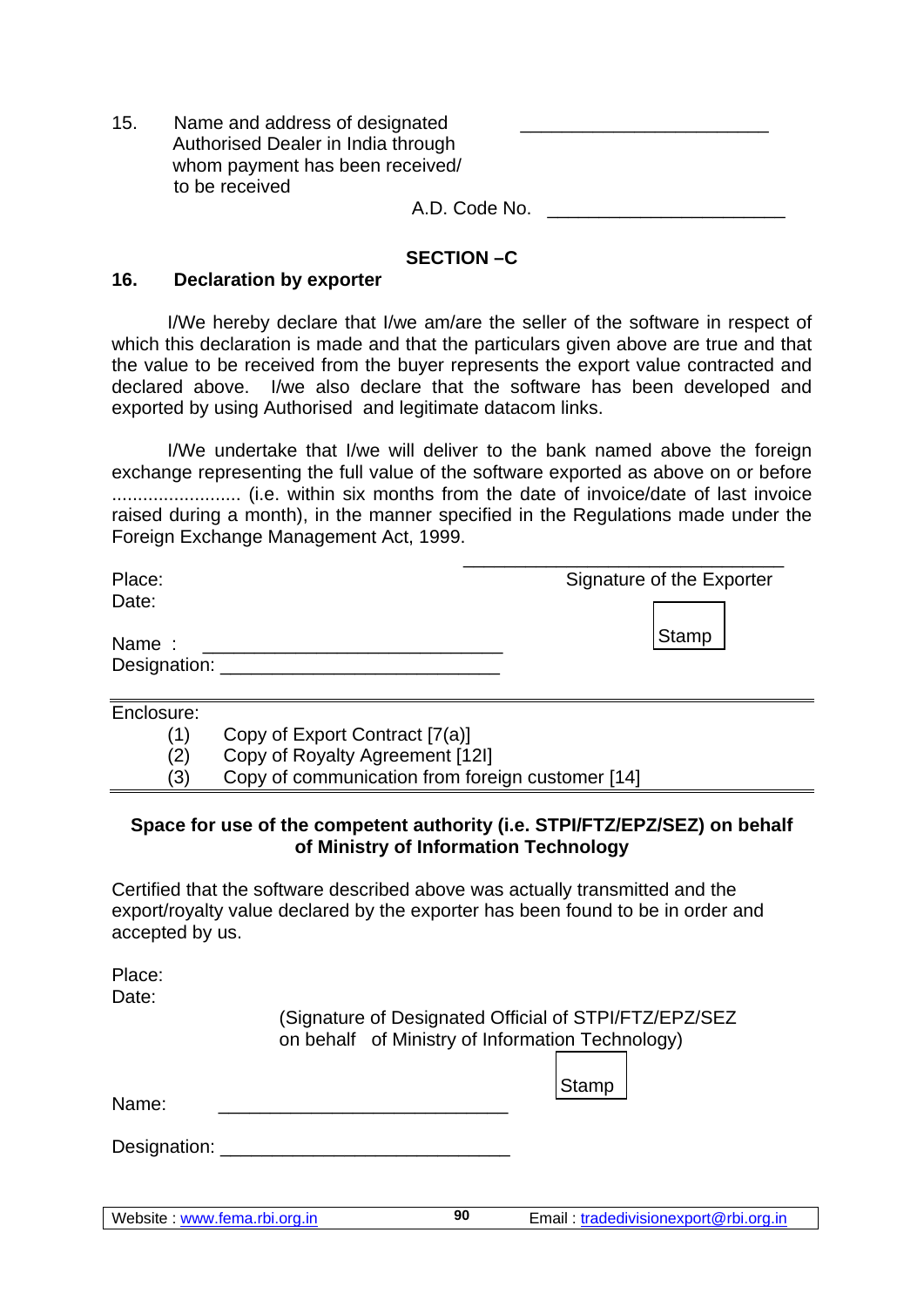## **For Authorised Dealer's use only**

#### **Certificate by Authorised Dealer**

**AD's Uniform** Code No.......................................

The SOFTEX Form included in the ENC statement sent to the Reserve Bank with the 'R' Return (NOSTRO/VOSTRO) ....................................... for the period ending ................................... sent on ( Currency name )

We certify and confirm that we have received the total amount of.......................... (Currency) (Amount)

as under being the proceeds of exports declared on this form.

| Date of | Currency       | Credit<br>to          | Nostro     |           | Debit to Non-Resident | Period           | 0f | $R -$ |
|---------|----------------|-----------------------|------------|-----------|-----------------------|------------------|----|-------|
| Receipt |                | Account in ---------- |            |           | Rupee Account of a    | Return           |    | with  |
|         |                |                       | (Country)  | Bank in   |                       | which            |    | the   |
|         |                |                       |            |           | (country)             | realization      |    | has   |
|         |                |                       |            |           |                       | been reported to |    |       |
|         |                |                       |            |           |                       | <b>RBI</b>       |    |       |
|         |                | In our                | the<br>In. | Held with | <b>Held with</b>      |                  |    |       |
|         |                | name                  | name       | <b>US</b> | $***$                 |                  |    |       |
|         |                |                       | $of **$    |           |                       |                  |    |       |
| 1       | $\overline{2}$ | 3                     | 4          | 5         | 6                     |                  | 7  |       |
|         |                |                       |            |           |                       |                  |    |       |
|         |                |                       |            |           |                       |                  |    |       |
|         |                |                       |            |           |                       |                  |    |       |
|         |                |                       |            |           |                       |                  |    |       |

(\*\* Write the name of the concerned branch of Authorised Dealer)

**91**

Any other manner of receipt (Specify) .....................................................................

Place:\_\_\_\_\_\_\_\_\_\_\_\_ Date:\_\_\_\_\_\_\_\_\_\_\_\_

 $\frac{1}{2}$  , and the contract of the contract of the contract of the contract of the contract of the contract of the contract of the contract of the contract of the contract of the contract of the contract of the contract (Signature of Authorised Official)

Stamp

Name:

Designation : \_\_\_\_\_\_\_\_\_\_\_\_\_\_\_\_\_\_\_\_\_\_\_\_\_\_\_\_\_\_\_

Name & Address of Authorised Dealer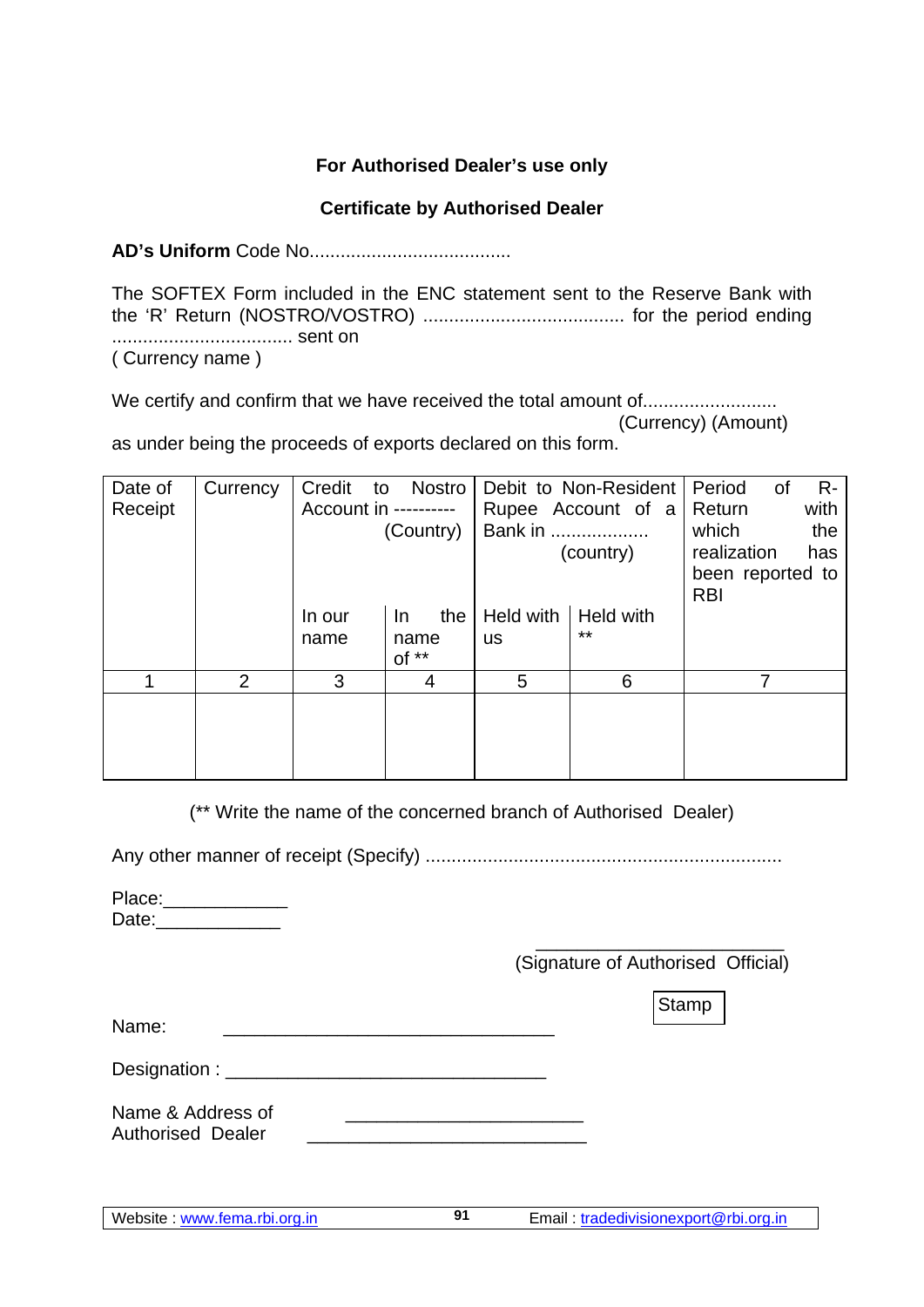## **EXCHANGE CONTROL**

#### **SOFTWARE EXPORT DECLARATION (SOFTEX) FORM**

(For declaration of Software Exports through data-communication links and receipt of Royalty on the Software Packages/Products exported)

|    | <b>FORM NO: AB</b>                                                                                   |                                                                                                                                                   |                                      | <b>TRIPLICATE</b> |  |  |
|----|------------------------------------------------------------------------------------------------------|---------------------------------------------------------------------------------------------------------------------------------------------------|--------------------------------------|-------------------|--|--|
| 1. | exporter                                                                                             | Name and address of the                                                                                                                           |                                      |                   |  |  |
| 2. | <b>STPI Centre within whose</b><br>jurisdiction the unit is situated                                 |                                                                                                                                                   |                                      |                   |  |  |
| 3. |                                                                                                      | <b>Import-Export Code Number</b>                                                                                                                  |                                      |                   |  |  |
| 4. |                                                                                                      | Category of exporter                                                                                                                              | : STP/EHTP/EPZ/SEZ/100% EOU/DTA unit |                   |  |  |
| 5. | Buyer's name and address including<br>country and their relationship<br>with exporting unit (if any) |                                                                                                                                                   |                                      |                   |  |  |
| 6. |                                                                                                      | Date and Number of Invoice                                                                                                                        |                                      |                   |  |  |
| 7. | a)                                                                                                   | Whether export contract/<br>purchase order already<br>registered with STPI.<br>(If 'No', please attach copy<br>of the contract/purchase<br>order) | Yes                                  | <b>No</b>         |  |  |
|    | b)                                                                                                   | Does contract stipulate<br>payment of royalty                                                                                                     | Yes                                  | No                |  |  |

#### **SECTION – A**

(For exports through data communication link)

8. Name of Authorised datacom service provider TPI/VSNL/DOT/Internet/Others

(Please specify)

**92**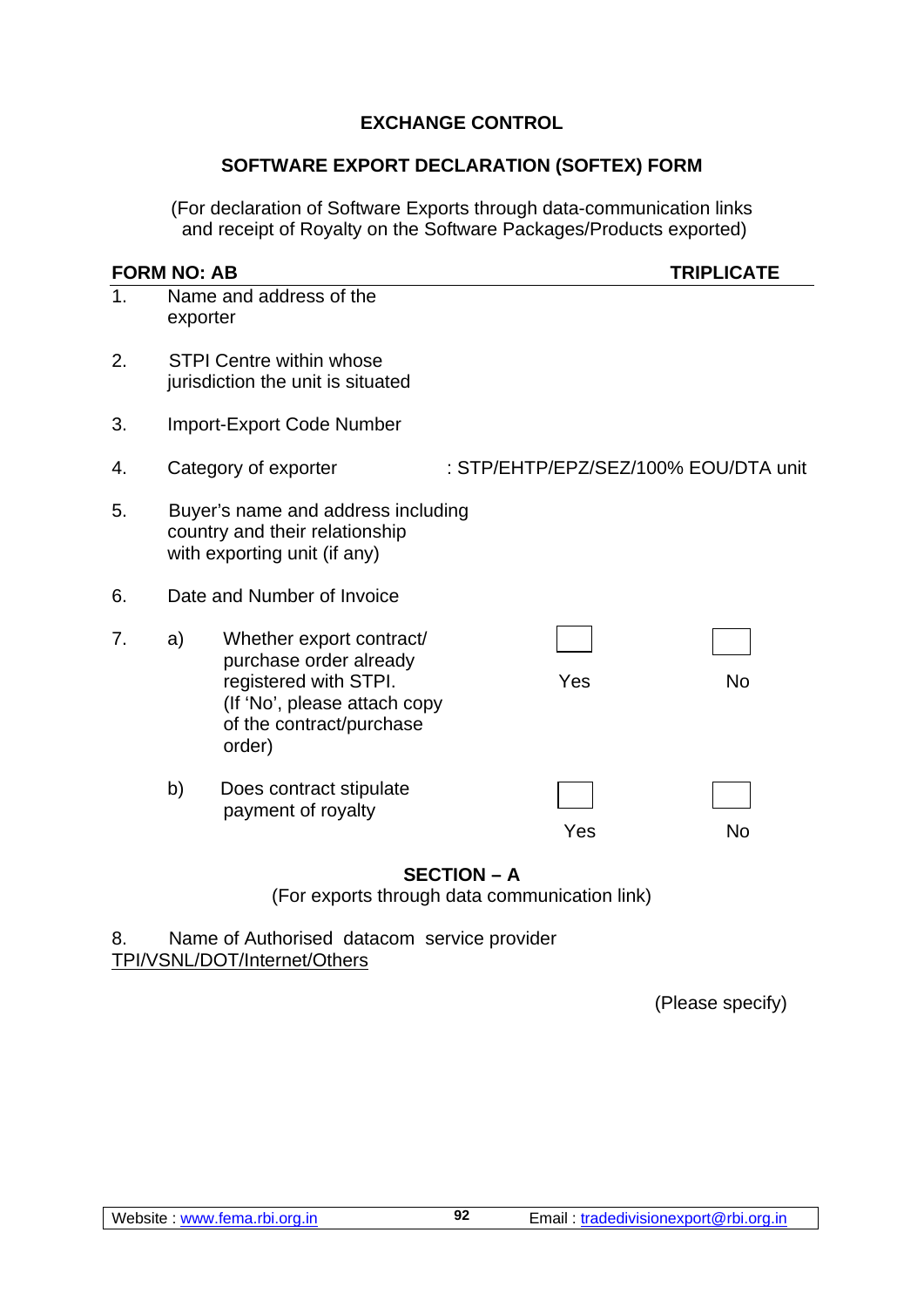9. Type of software exported (Please mark on the appropriate box on the left side).



- (c) Deduct: Agency commission, at the rate of .......%
- (d) Any other deductions as permitted by RBI (please specify)
- (e) Amount to be realized  $[(a+b) (c+d)]$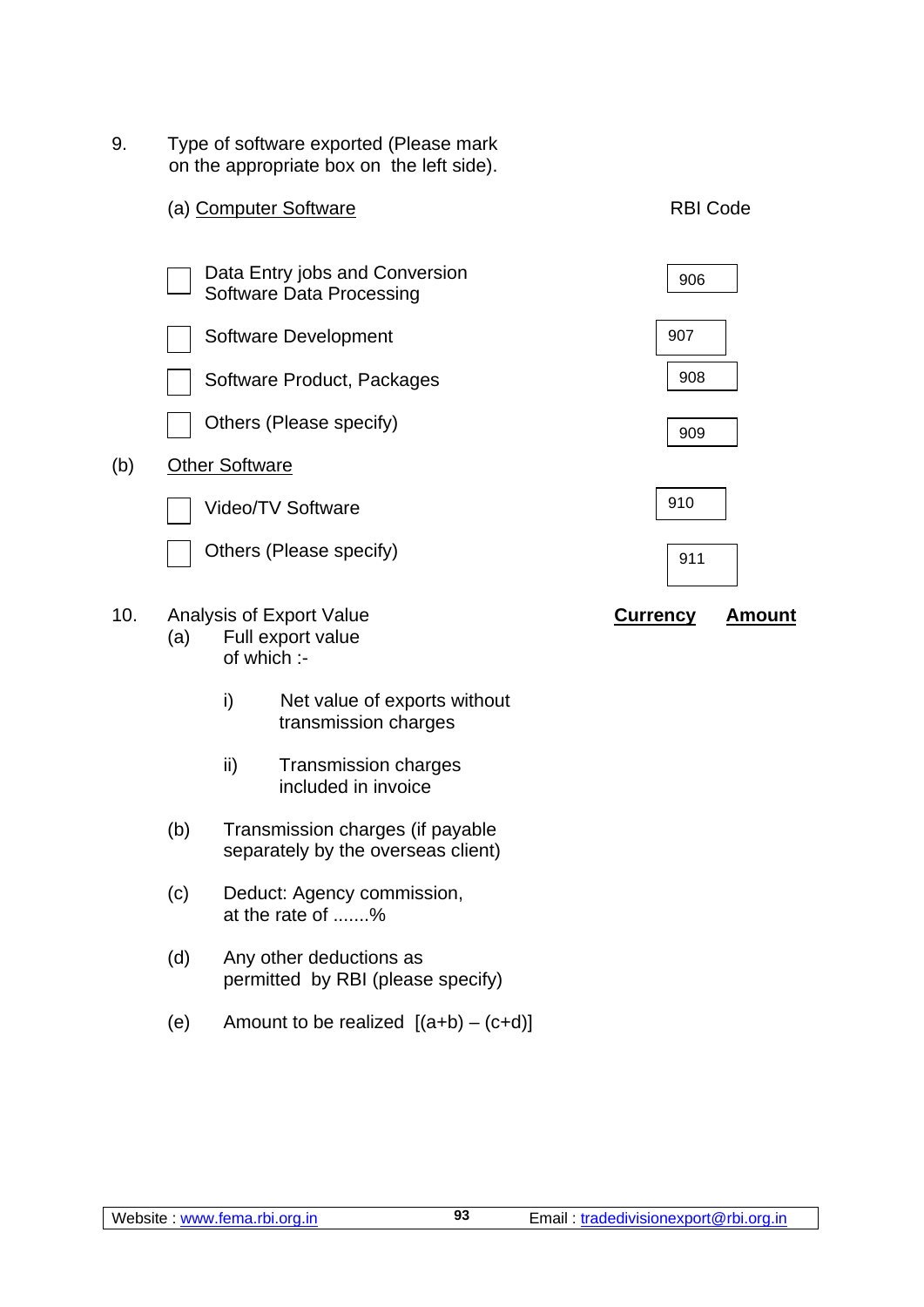| 11. | How export value will be realized<br>(mode of realization) (Please mark<br>on the appropriate box)                                                                                                                                                                                                                                                                                                                   |
|-----|----------------------------------------------------------------------------------------------------------------------------------------------------------------------------------------------------------------------------------------------------------------------------------------------------------------------------------------------------------------------------------------------------------------------|
|     | ∫ (a) Under L/C<br><b>Authorised Dealer</b><br>b) Authorised Dealer Code No. __________                                                                                                                                                                                                                                                                                                                              |
|     | $\Box$ (b) Bank Guarantee a) Name and address of $\_\_$<br><b>Authorised Dealer</b>                                                                                                                                                                                                                                                                                                                                  |
|     | b) Authorised Dealer Code No. __________<br>e.g. advance payment, etc. Authorised Dealer<br>including transfer/<br>remittance to bank<br>b) Authorised Dealer Code No. ________<br>account maintained<br>overseas (Please specify)                                                                                                                                                                                   |
| 12. | <b>SECTION - B</b><br>(For receipt of Royalty on Software Packages/Products exported)<br>Details of Software Package(s)/<br>Product(s) exported<br>Date of export<br>(a)<br>GR/SDF/PP/SOFTEX Form No. on<br>(b)<br>which exports were declared<br>(c)<br>Royalty agreement details<br>%age and amount of royalty<br>Period of royalty agreement<br>(Enclose copy of Royalty<br>agreement, if not already registered) |
| 13. | How royalty value will be realized<br>(as defined in Royalty agreement)                                                                                                                                                                                                                                                                                                                                              |
| 14. | Calculation of royalty amount<br>(Enclose copy of communication<br>from the foreign customer)                                                                                                                                                                                                                                                                                                                        |
| 15. | Dealer in India through whom payment has<br>been received/to be received<br>A.D. Code No.                                                                                                                                                                                                                                                                                                                            |